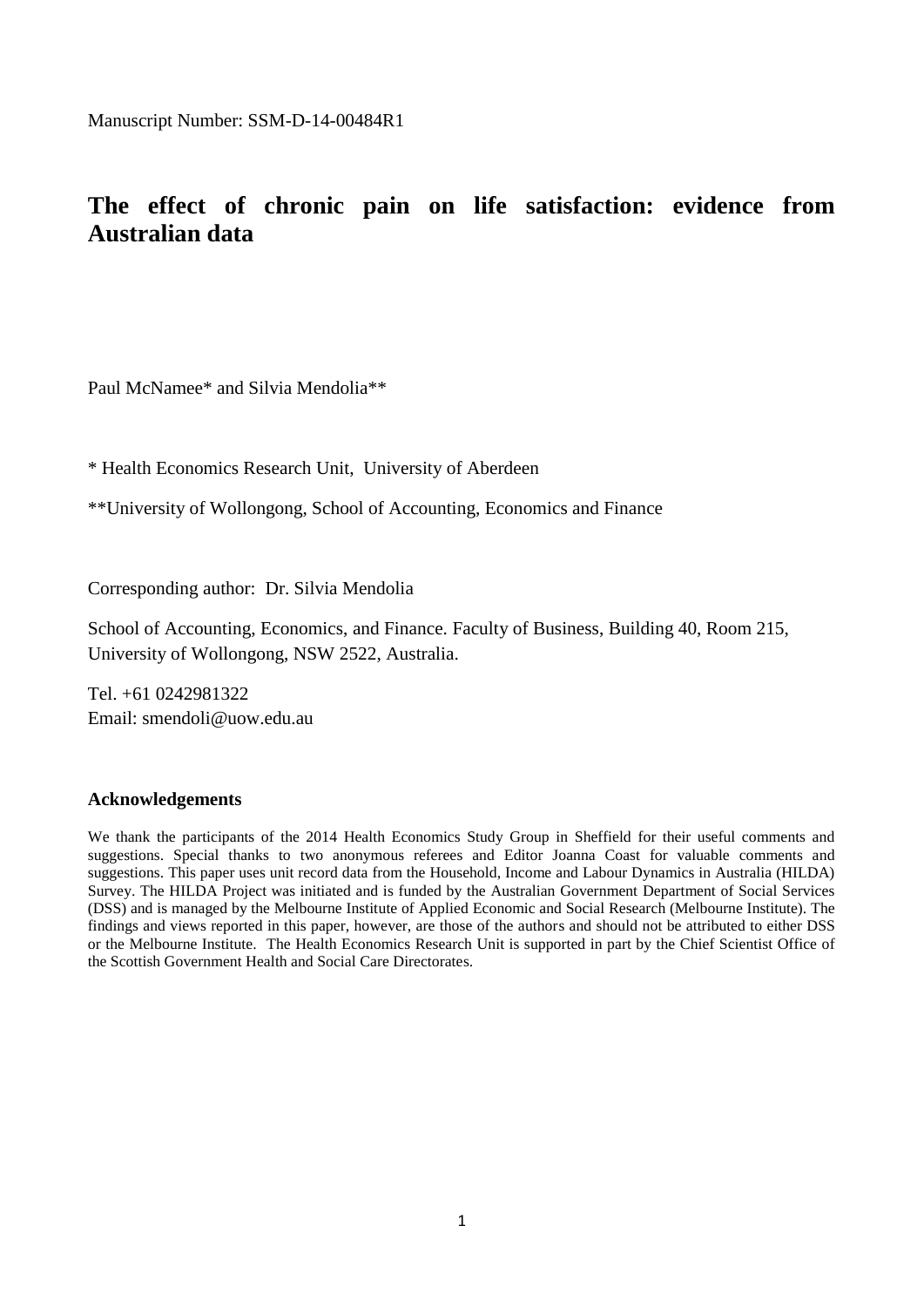# **The effect of chronic pain on life satisfaction: evidence from Australian data**

## **Abstract:**

Chronic pain is associated with significant costs to individuals directly affected by this condition, their families, the healthcare system, and the society as a whole. This paper investigates the relationship between chronic pain and life satisfaction using a sample of around 90,000 observations from the first ten waves of the Household, Income and Labour Dynamics of Australia Survey (HILDA), which is a representative survey of the Australian population that started in 2000. We estimate the negative impact on life satisfaction and examine the persistence of the effect over multiple years. Chronic pain is associated with poor health conditions, disability, decreased participation in the labour market and lower quality of life. We calculate the compensating income variation of chronic pain, based on the measurement of chronic pain, the life satisfaction of individuals and the income of households. Panel data models with random and fixed effects are used to control for characteristics of individuals that do not vary over time. Further, we investigate whether individuals who experience chronic pain exhibit adaptation and recovery in life satisfaction after 3 years. Overall, we find that chronic pain has a large negative association with life satisfaction, and that the compensating income variation is substantial. around US\$ 640 per day).

Keywords: Australia, Chronic Pain, Life Satisfaction; Compensating Income Variation; Adaptation; Fixed effects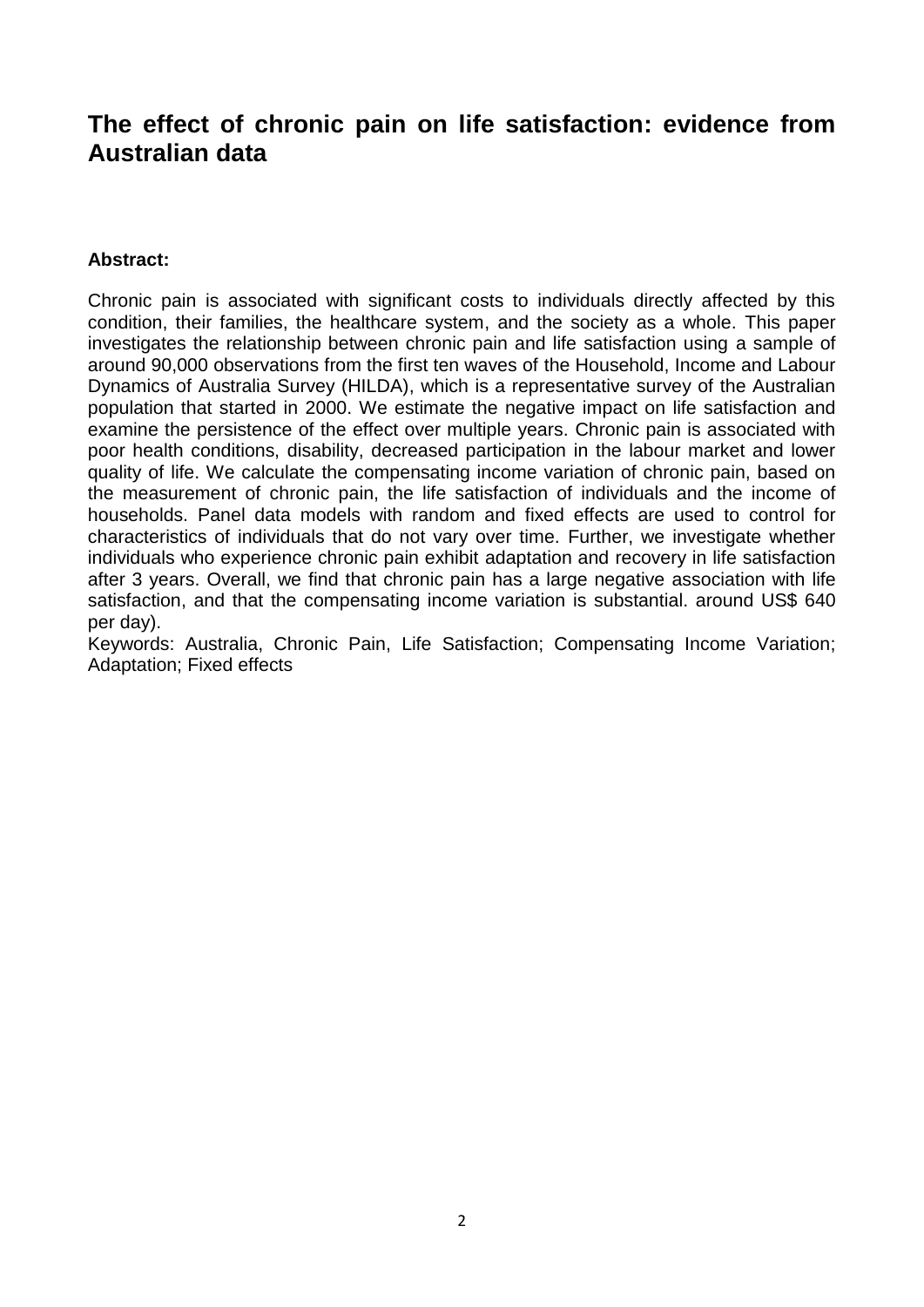### **1. Introduction**

Evaluation of the worth of new and existing health care interventions requires some knowledge regarding individuals' evaluations of their health improvements. Cost-effectiveness and cost-utility analyses help to compare different types of interventions in terms of their effectiveness and health-related quality of life but provide only limited information on the contribution to individuals' overall welfare.

One way to assess the welfare changes associated with health improvements is to analyse individuals' willingness to pay for specific interventions. However, there are difficulties in quantifying health-related benefits with this kind of methodology (Labelle and Hurley, 1992). In particular, existing methods for calculating willingness to pay are based on preference measurement, which can be done by observing individual behaviour and deducing preferences (revealed preferences) or by directly asking individuals to state their preferences (hypothetical preferences) (see for example Chuck et al., 2009). However, both methods have their limitations, either because of potential sample selection (Heckman, 1979), or because individuals are asked to consider hypothetical situations of which they have no personal experience, which can mean responses may be subject to a variety of biases (Groot and Maassen van den Brink, 2004).

To overcome some of these limitations, a different methodology, compensating income variation (CIV), has been developed and applied in the literature to value some of the consequences of a variety of health- problems, such as migraine (Groot and Maassen van den Brink, 2004), cardio-vascular disease (Groot and Maassen van den Brink, 2006), chronic disease (Ferrer-I-Carbonell and van Praag, 2002), informal care (Mentzakis et al, 2012), and disability (Oswald and Powdthavee, 2008), as well as to evaluate the effects of other major life events (see for example Clark and Oswald, 2002, Van Praag and Ferrer-I-Carbonell, 2004, Groot and Maassen van den Brink, 2007, and Carroll et al., 2009).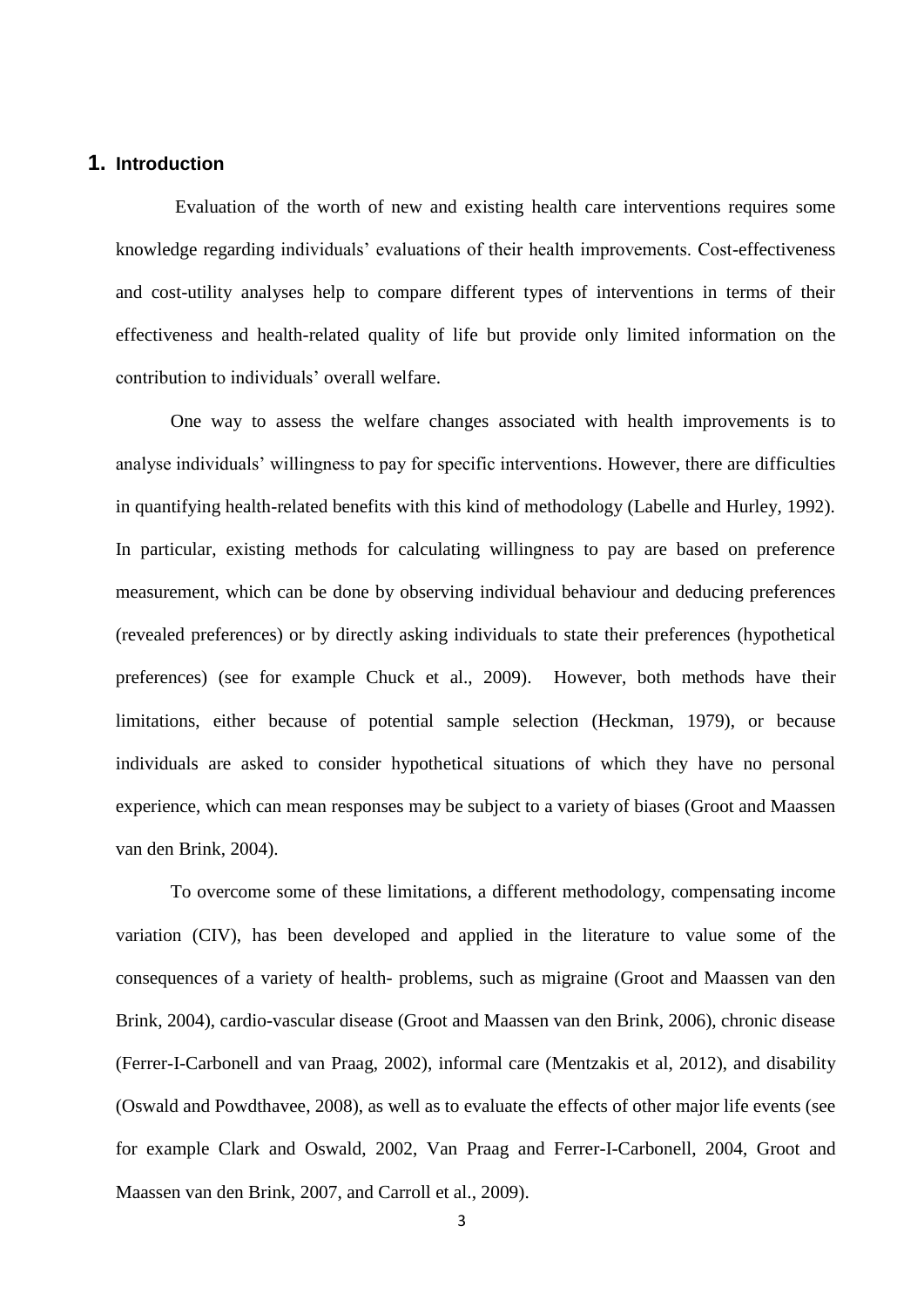One of the potential uses of CIV is that, through estimation of monetary values for health states, direct comparison of the relative benefits and costs of alternative health care treatments or interventions in monetary terms becomes possible. Whilst it is recognised that, within health care, such comparison is often undertaken using estimates of cost per QALY in cost utility analysis, in some instances (e.g. where the cost per QALY value is highly uncertain, or covers a range that makes policy recommendations more challenging) an indication of the monetary value of a health condition may provide decision-makers with additional information to help inform a policy recommendation. More widely however, there may be concern that the benefits from some health care interventions, when measured in terms of "natural units" such as cure rates or valued using QALYs, may be undercounted in situations where health care treatments affect wider aspects of a person's life.

In the health applications, individual life satisfaction is estimated as a function of various individual characteristics, such as household income, health and other factors affecting welfare, such as marital status and education. The results from the estimation are used to calculate an income-health trade off, keeping life satisfaction constant. This trade off, or compensating income variation, represents the monetary compensation needed by an individual with a particular health problem to have the same level of life satisfaction of an individual without the same health problem. Whilst the literature in this field suggests that it is feasible to produce valuations, a question remains however over the validity of the estimates generated. In particular, estimates can be unstable when different model specifications are used (Groot and Maassen van den Brink, 2004). Moreover, a somewhat neglected feature of the existing studies is that they make little attempt to capture explicitly the influence of health dynamics, such as adaptation. This is important as life satisfaction levels for people with chronic conditions might be expected to change over time due to a re-framing of the problem, that is, over time, people adapt to their condition (a phenomenon also called 'habituation' or 'response shift' (Galenkamp et al., 2012). Also, it is possible that different people exhibit different tendencies to adapt to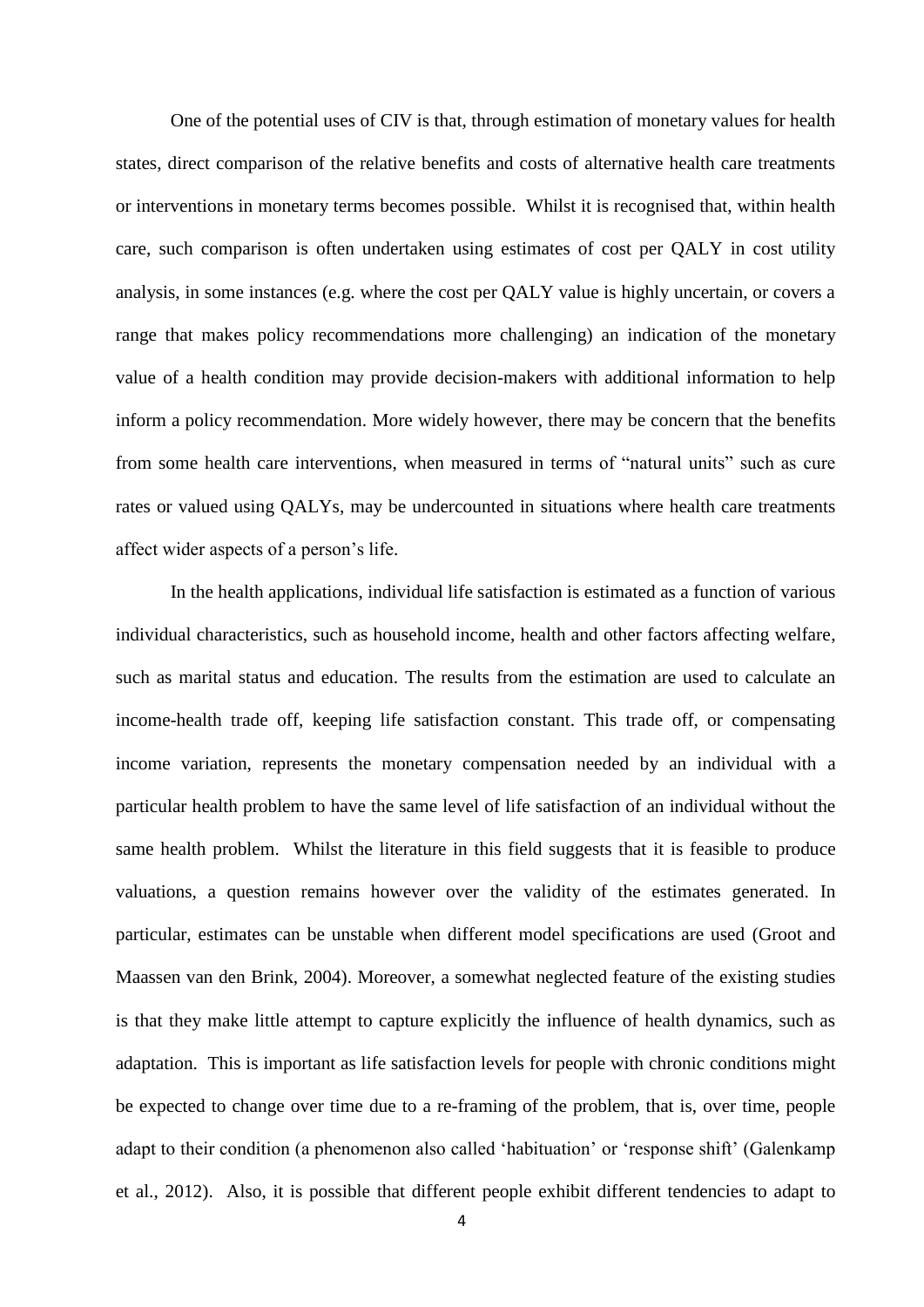changes in health, for example, the response to chronic disease may differ between men and women, as demonstrated by Hasmi and Davis (2009), who find that women demonstrate more adaptation to some forms of pain. More generally, much work in psychology shows that happiness levels bounce back after a negative life shock (Oswald and Powdthavee, 2008), although Easterlin (2005) observes that there are different levels of habituation across different domains in life, with more adaptation found in pecuniary rather than non-pecuniary domains.

In the health context, if adaptation is present and leads to additional changes in life satisfaction over and above those that can be attributed to changes in health, and if such adaptation is more prevalent in particular population groups, then knowledge of the magnitude of the effect is important in the generation of estimates of compensating income variation.

We address these issues by considering the condition of chronic pain. This is defined as "pain that persists past the normal time of healing" (Merskey & Bogduk, 1994, p. xi). or as pain that has lasted longer than three to six months (Debono et al., 2013). Chronic pain is considered here as it is associated with large increased health care costs, productivity costs and negative welfare consequences for the individual, their family and society as a whole (Philips, 2009; Christensen et al., 2011; and Philips and Harper, 2011). Costs are large in part because many people are affected, for example, the Institute of Medicine of the National Academies Report (2011) indicates that chronic pain affects around one-half of all adult Americans, whilst in Australia, it is suggested that approximately 30% of Australians are affected (Pfitzer Health report, 2011). For Australia, the total cost of pain is estimated at A\$34.2 (US\$30) billion in 2007, or A\$10,847 (US\$9,546) for each person with chronic pain (Access Economics, 2007). Productivity costs form the largest share of total costs, with pain playing a central role in individuals' dynamics of employment and being a key determinant of self-reported work disability (Kapteyn et al., 2008). People with persistent pain are more than twice as likely to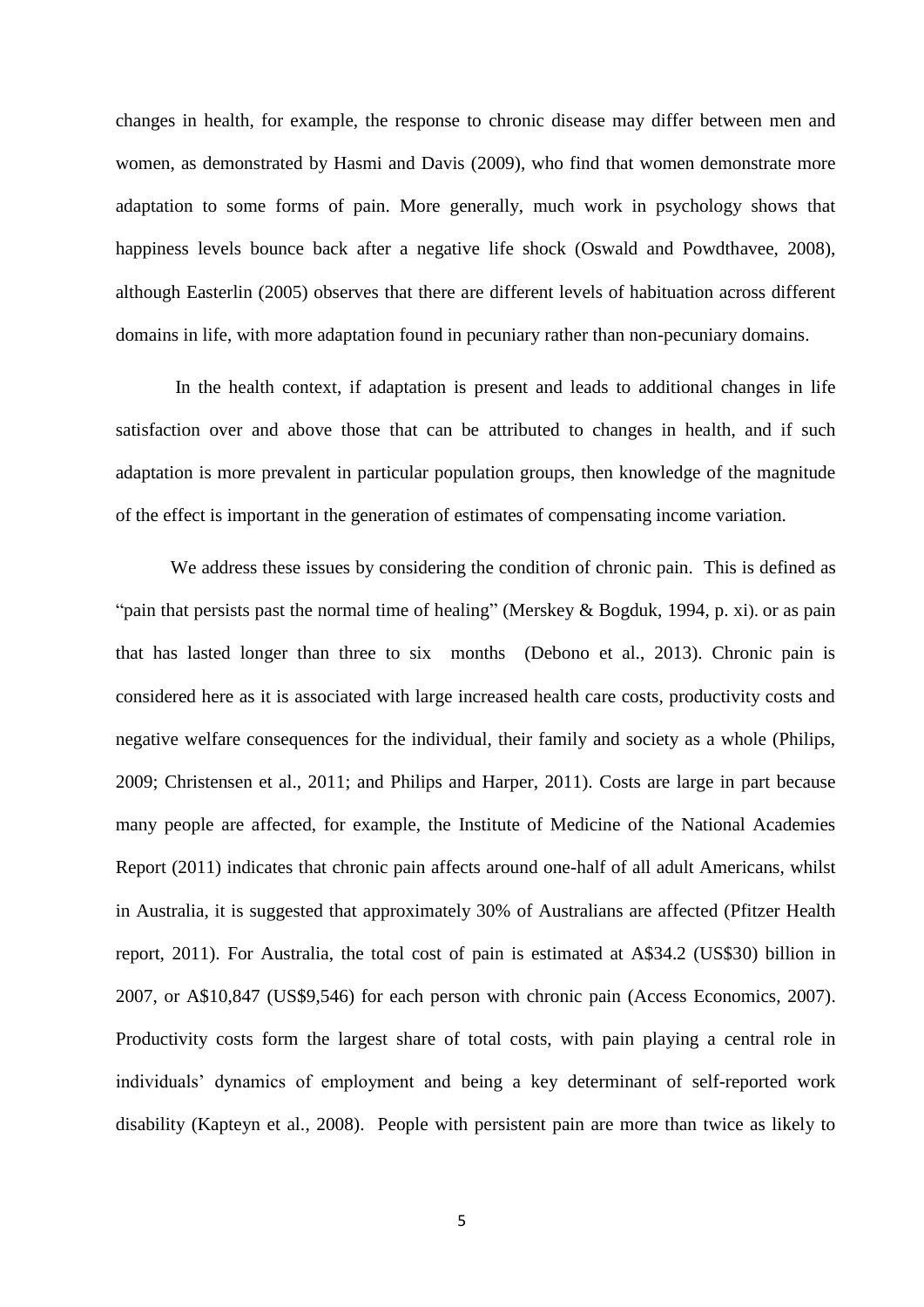have difficulty working (Schofield et al., 2012) or to lose hours of productive time at work (Stewart et al., 2003).

Chronic pain is also well-suited to examine the influence of adaptation on life satisfaction in general and measures of compensating income variation in particular. Measures of subjective well-being such as questions on life satisfaction have been widely used in social sciences and psychology, as well as in some economic studies (see for example Clark and Oswald, 1994; Frey and Stulzer, 2000; Winkelman, 2005). A problem with these measures is that individuals' responses to these questions are related to individual personality characteristics that are unobserved or unmeasured, and this may lead different individuals to attach a different meaning to the definition of terms such as "totally satisfied with your life". This is compounded by a condition such as chronic pain, where adaptation to the condition is possible. Indeed, the bedrock of "treatment" in chronic pain is the development of self-management approaches, many of which are based on cognitive behavioural therapy (CBT). Such therapeutic approaches encourage adaptation through the development of positive thoughts, feelings and attitudes towards adverse circumstances.

The objective of this paper therefore is to analyse the relationship between chronic pain and life satisfaction of adult individuals, using data from the Household, Income and Labour Dynamics in Australia (HILDA) Survey. We examine whether the impact of chronic pain on life satisfaction is lessened over time through adaptation, and assess the consequences of adaptation for estimates of compensating variation.

The rest of this paper is organized as follows. Section 2 describes the data and briefly presents pain and well-being indicators. Section 3 discusses the estimation methods and Section 4 presents the main results. Section 5 concludes.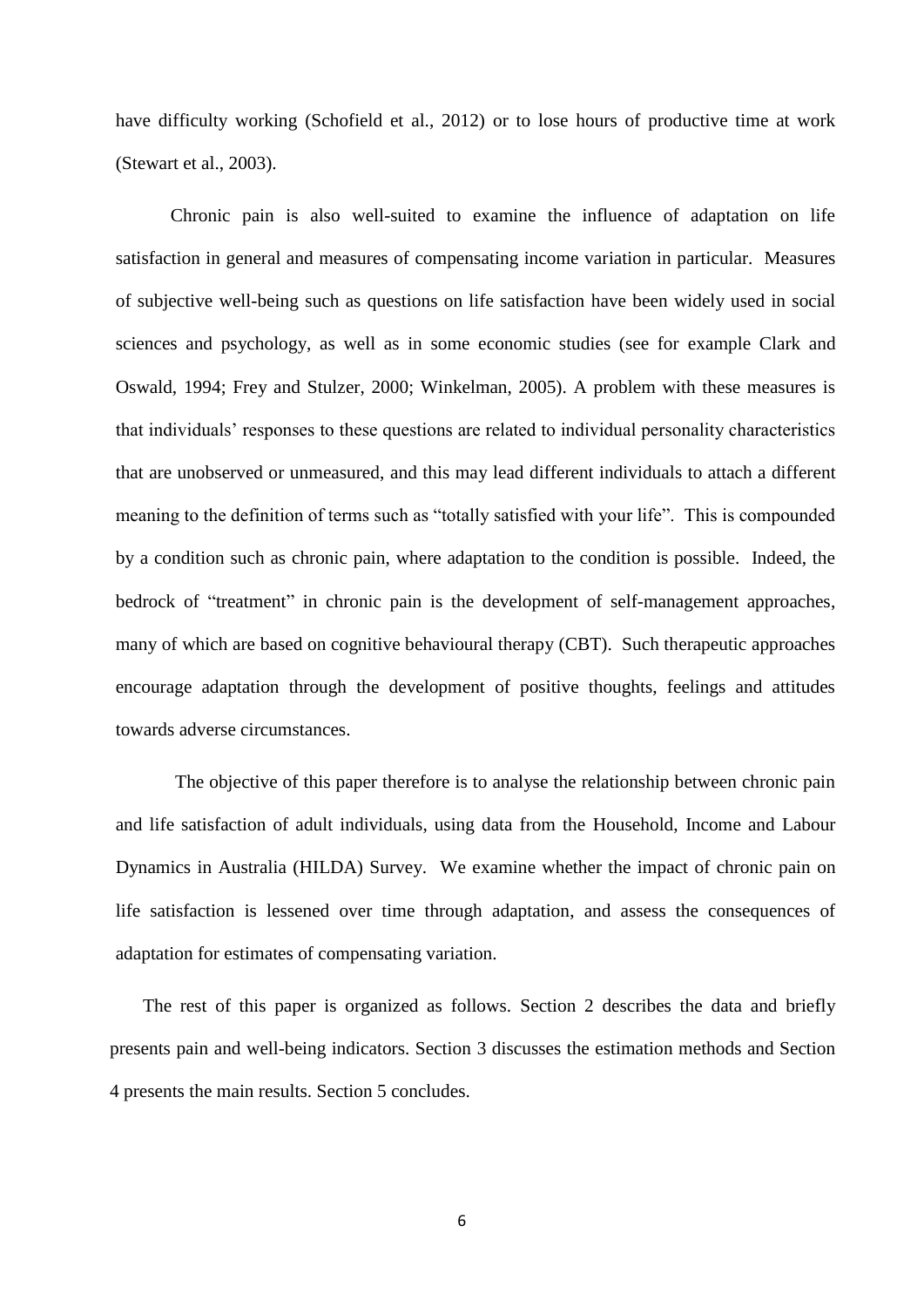## **2. Data**

This paper uses data from ten waves of the HILDA Survey, which is a representative longitudinal study of the Australian population that started in 2000. A total of 13,969 individuals in 7,682 households were interviewed in wave 1 through a combination of face-to-face interviews and self-completion questionnaires, for all members of households aged 15 years old and over (Wooden and Watson, 2002). HILDA is an indefinite life panel survey with a strong focus on family formation, income and work. All members of the households interviewed in wave 1 form the basis of the sample and they were interviewed in each subsequent wave. The sample has then been extended and now includes any new household members resulting from changes in the composition of the original households. In this study, we conduct secondary analysis on a non-identifiable dataset and therefore did not need to seek ethics approval. HILDA includes two different measures of pain. First, starting at wave 3, at each wave, individuals are asked whether they have any long term health conditions, with chronic pain as one of the possible alternatives that can be selected. Second, respondents are asked about the amount of bodily pain they had in the last 4 weeks and they can select one of the following alternatives: no pain at all; very mild; mild; moderate; severe; very severe. The focus of our paper is on chronic pain and therefore we decided to use the first indicator as our main variable of interest. Sensitivity tests have been run using the responses about bodily pain in the last 4 weeks and results are very similar.

Respondents are asked to report their life satisfaction at each wave in HILDA. They answer the following question: How satisfied are you with your life? and answers are on a scale from 0 (totally dissatisfied) to 10 (totally satisfied). Life satisfaction has been defined as 'a feeling of contentment and lack of dissatisfaction with all areas of one's life' (Ardelt 1997, p. 16-17), and is commonly used as a measure of well-being (Mentzakis et al. 2012; Veenhoven 2007; Diener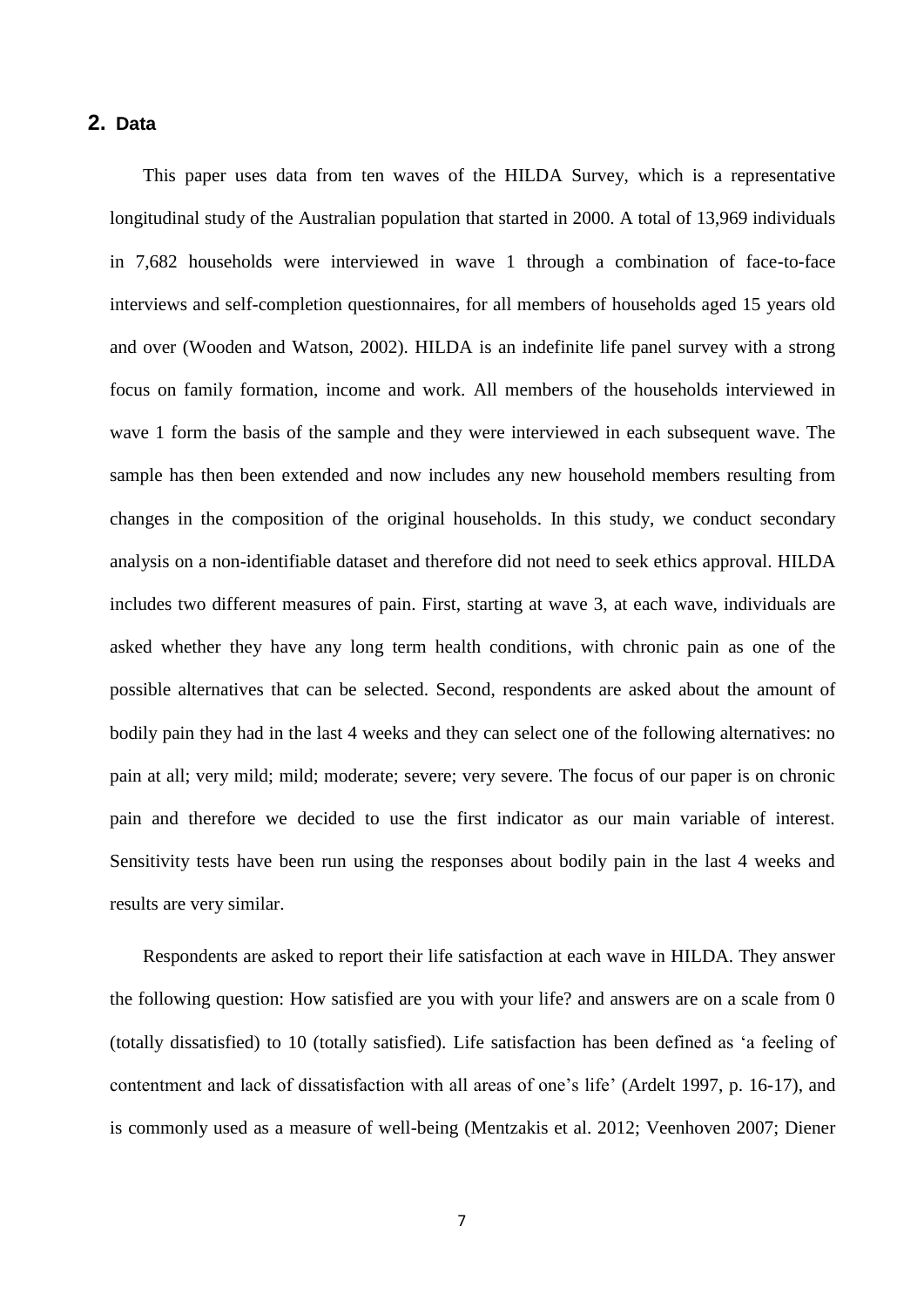and Suh 1997). The question on life satisfaction is asked towards the end of the HILDA survey and is quite far from the questions on recurring health conditions and chronic pain.

Further, we use an extensive set of control variables, to account for other factors that may influence life satisfaction. In the first specification of the model we only include chronic pain and logarithm of household income. In the second specification, we also control for health limitations (other long term conditions), and in the third specification we include a wider set of independent variables. These include: a set of life events that took place in the last 12 months (personal injury or illness, victim of physical violence, other shocks, such as death of a family member, friend, or victim of a property crime) and a number of socio-demographic characteristics, such as age, education, marital status, living arrangements, smoking status, presence and age of children, employment status, geographic remoteness (we follow Frijiters et al., 2004 and do not control simultaneously for age, time and fixed-effects. We therefore drop age as a covariate and note that the time dummies will include age effects.). The complete list of variables included in our model is reported in Table 1. Our final sample includes around 90,000 observations of around 17,800 individuals with non-missing information on chronic pain, health conditions and other essential information on the individual and family characteristics (the selected observations were not significantly different from the original data in terms of their observable characteristics). These individuals have developed chronic pain at various points in time, both before and after the beginning of the survey. However, we tested our model on a subsample of individuals developing chronic pain after the beginning of the survey and main results are unchanged.

Table 2 presents the distribution of pain and life satisfaction across the estimation sample. The percentage of individuals with low life satisfaction is generally quite low in the estimation sample (around 2.5%) but increases substantially when we separately look at the people affected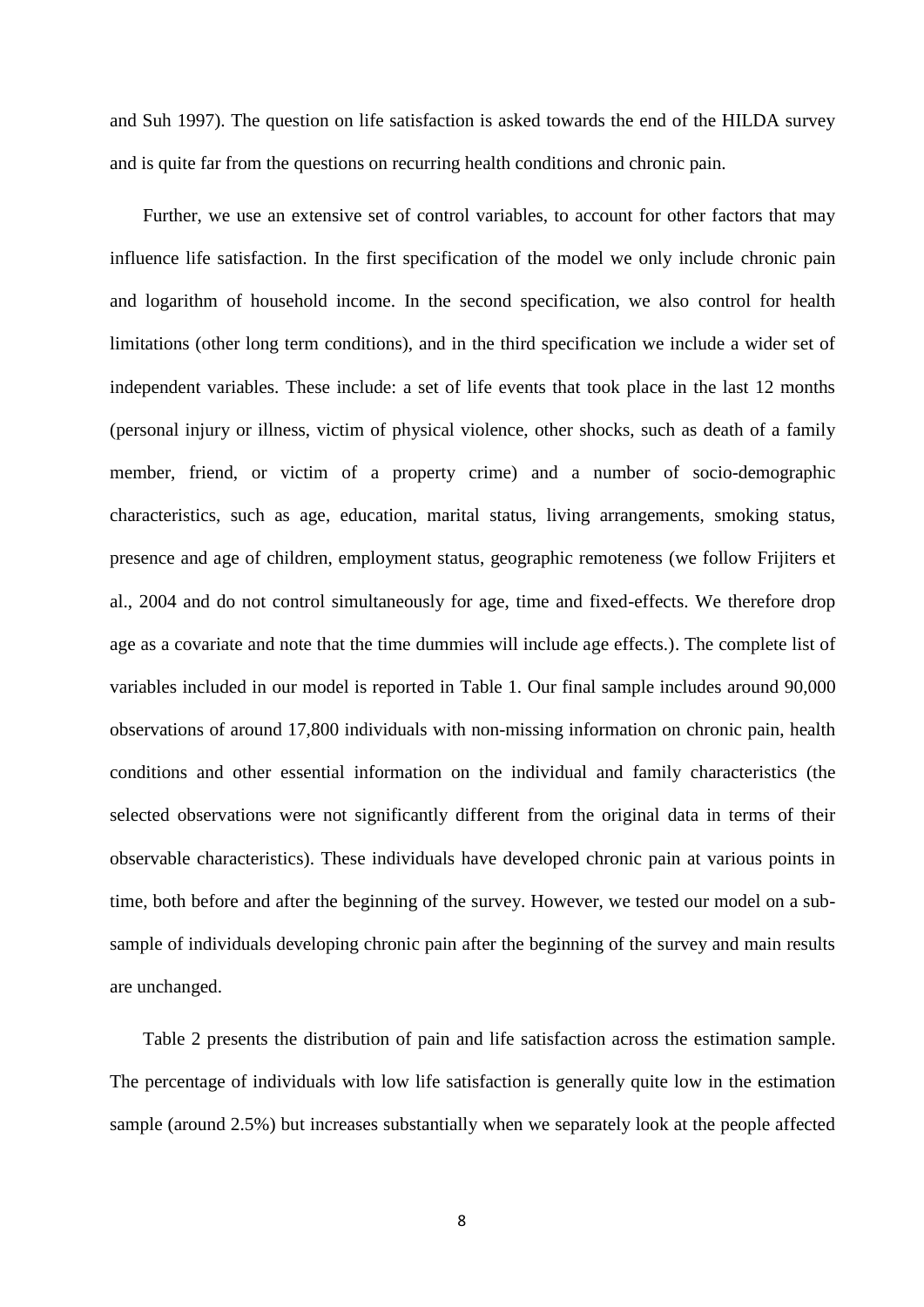by chronic pain (9%). In the estimation sample, around 6% of individuals (more than 5,000 observations) have pain.

*Table 1 here*

*Table 2 here*

Table 3 presents descriptive statistics on the other independent variables included in our model, by chronic pain status. Individuals with chronic pain are more likely to be out of the labour force, have lower education and income, and are generally affected by various chronic health conditions, especially motor impairments (limited use of arms, feet or legs, difficulty gripping things, any condition that restricts physical activity), long term health conditions (arthritis, asthma, heart disease, Alzheimer's disease, dementia etc.) and other conditions (loss of consciousness, learning difficulties, shortness of breath, results of a head injury).

*Table 3 here*

### **3. Estimation**

Our model builds upon previous literature (Groot and Maassen van den Brink, 2004 and 2006, Carroll et al. 2009), and we assume an underlying indirect life satisfaction function  $(LS^*)$ . We assume that life satisfaction (measured on a 0-10 scale) is influenced by income Y, health status H and other individual characteristics X:

$$
LS^* = LS^* [Y, H, X]
$$
 (1)

The major challenge for such analyses is that of establishing causal connections between chronic pain and life satisfaction, given that people with chronic pain may have unobserved characteristics that also affect their life satisfaction and other outcomes. Furthermore, people with chronic pain may be systematically different from those who have no experience of chronic pain, and reporting of chronic pain might be affected by individuals' overall perceptions of their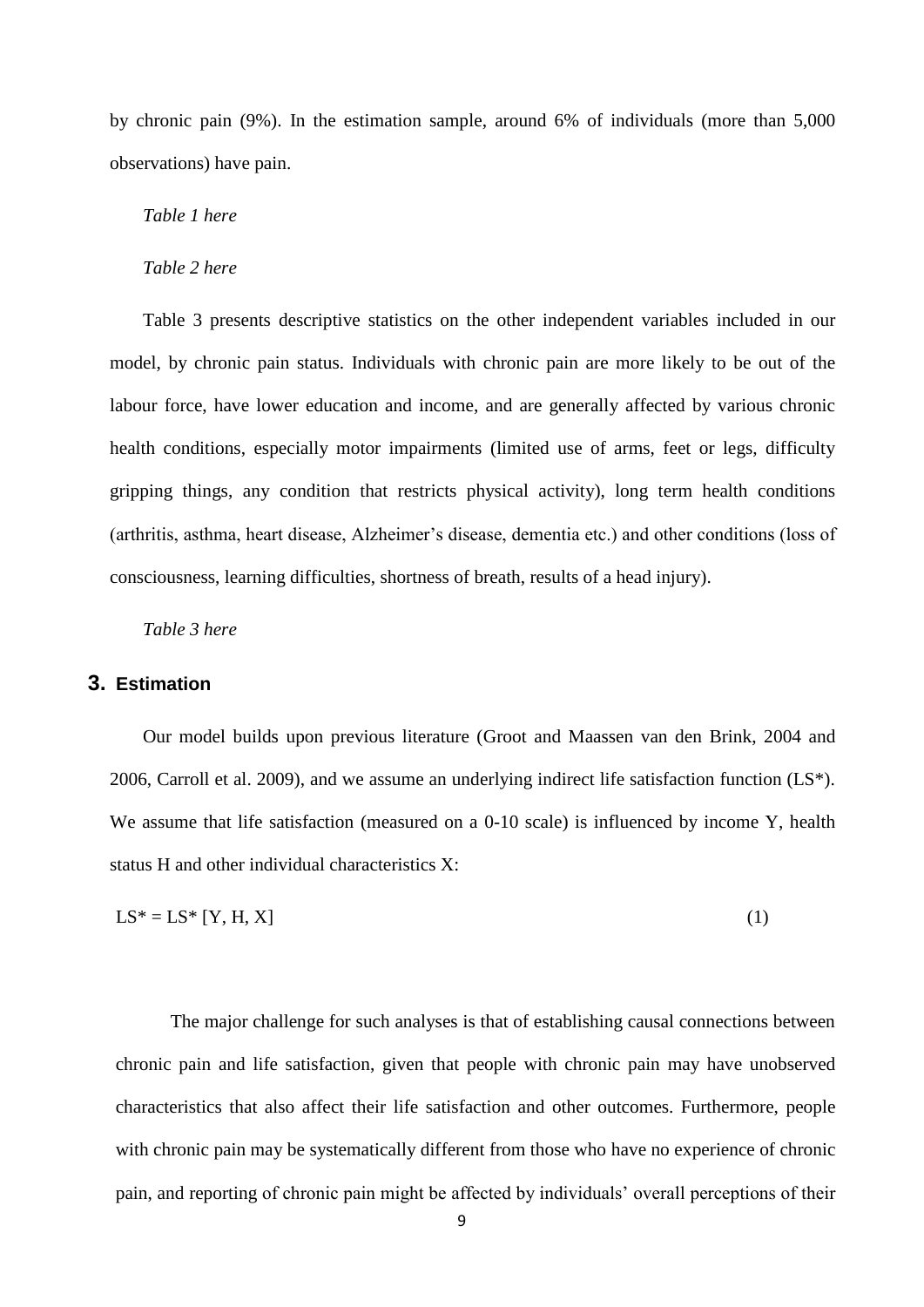own lives and therefore by their own life satisfaction. If these conditions hold, then linear regression analysis using Ordinary Least Squares (OLS) methods will generate results that may be best regarded as upper bound estimates of the effects. We cannot, in these data, address the selection on unobservables problem. There is simply no quasi-experimental variation across our sample to exploit. Further, detecting an instrumental variable that is correlated with chronic pain but uncorrelated with the error terms in the life satisfaction equation seems highly problematic, if not impossible. Recent literature using instrumental variables in the context of health conditions has shown how complicated it is to identify potential instruments for health conditions (see for example Dee, 1999, using within-state variation in cigarettes taxes as an instrument for smoking; Almond, 2006, who uses variation in the prevalence of influenza in the US during the flu pandemic of 1918 as an instrument for in utero environment of those born shortly thereafter; Rees and Sabia, 2011, who use maternal migraine history as an instrument for individual migraine; and Cawley and Meyeroefer, 2012, using genetic variation in weight as an instrument for obesity). In our data, there is no suitable instrument to utilise to create exogenous variation in chronic pain status and therefore we decided not to use this technique. Further, instrumental variable estimation is not a *panacea* and the risks of choosing an invalid instrument or one that is weakly correlated with the endogenous regressor are very high, as such instruments will lead to inconsistent and biased estimates. (see Murray, 2006 for a discussion). We try therefore to minimise the potential upward bias of the OLS estimates by adopting three strategies.

First, we examined the impact of prior versus current chronic pain by estimating models using chronic pain at t and also at t-1 and found that the results were very similar. For reasons of interpretability and comparison with prior studies, we only show results from the estimation with chronic pain at time t (t-1 estimates are available on request). Second, we try to lower the upper bound by examining the effect of the inclusion of additional independent variables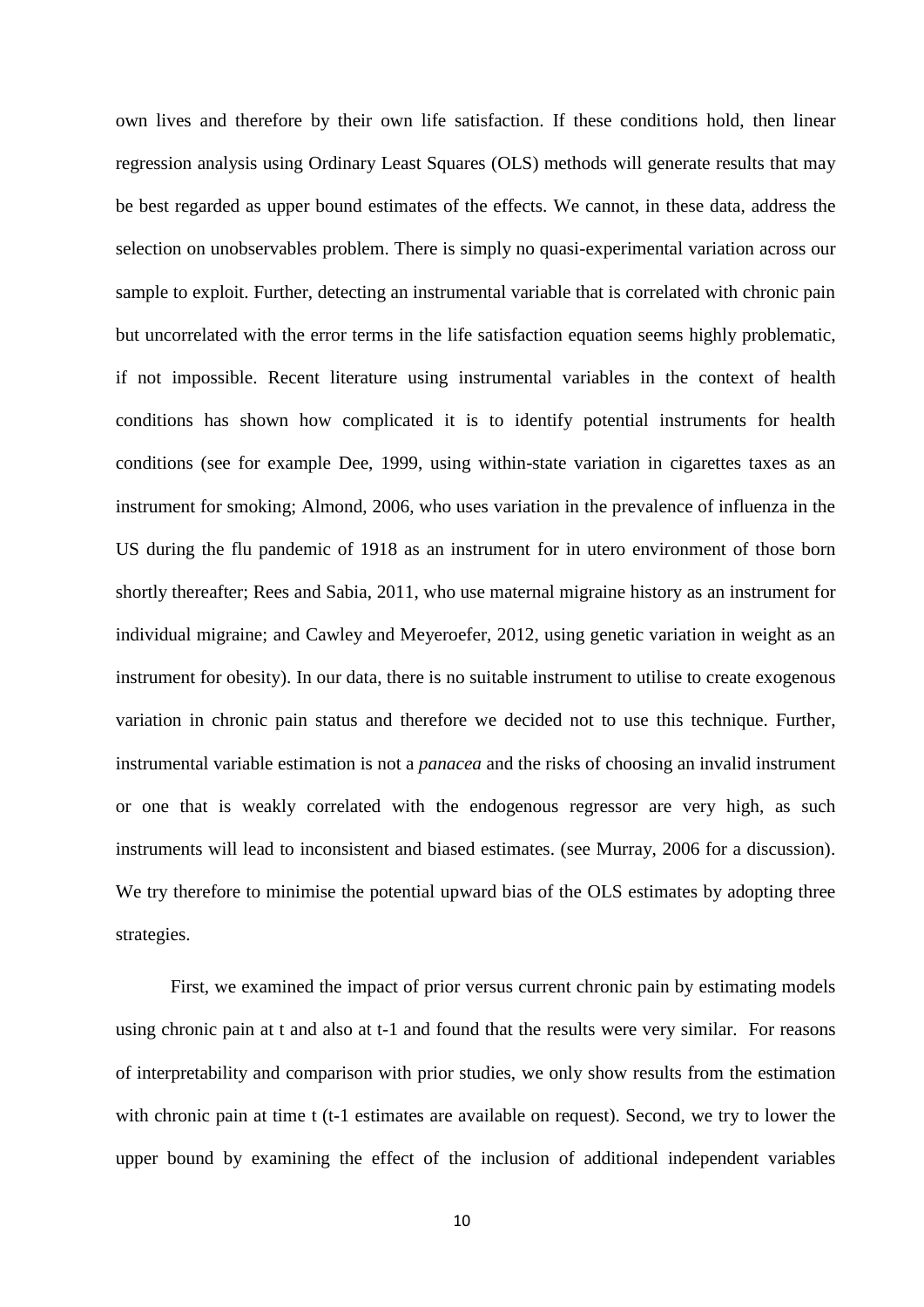(controls for age, health status, and a range of other characteristics and negative life events (such as being the victim of violence, property crime, death or serious illness of a family member or close friend, etc.). Lastly, to account for individual unobserved traits and characteristics that do not vary over time, we employ fixed effects estimation. That is, life satisfaction is assumed to be a linear function of health conditions other than chronic pain,  $H_{it}$ , income,  $Y_{it}$ , chronic pain  $P_{it}$ , and other individual characteristics  $X_{it}$ :

$$
LS_{it} = \alpha + \beta_1 H_{it} + \beta_2 \log Y_{it} + \beta_3 X_{it} + \beta_4 P_{it} + \varepsilon_{it} + c_i
$$
 (2)

Where  $\varepsilon_{it}$  is an idiosyncratic individual error term, which is assumed to be normally distributed (with variance normalised to be equal to 1) and  $c_i$  is an individual fixed effect that takes into account time-invariant unobserved heterogeneity. The variance of the idiosyncratic error term is normalised to be equal to 1.

Equation 2 is estimated using linear Ordinary Least Squares (OLS) and Ordered Logit models, and then extended using individual random and fixed effects models, to show the stability of our main results. Therefore we take into account individual-specific factors such as personality (see Cobb-Clark and Schurer, 2012 on the stability of personality traits.), cultural background, etc. that do not vary over time. These factors may affect the perception of life satisfaction, as well as reporting of chronic pain, which may also be a function of the degree of pain experienced in the past. For example, if a person is intrinsically pessimistic and tends to over-report chronic conditions, the fixed effects estimator should take this into account.

Estimation of a model with individual fixed effects allows us to relax the assumption (which is required when estimating a model with individual random effects) that  $E$  (ci|Xi)=0. This means that some of the regressors may be endogenous but endogeneity is modelled as a dependence of the regressors with an unobserved component that is fixed over time. Since it does not rely on the orthogonality of ci with respect to Xi, the fixed effects estimator is more robust than the random effects.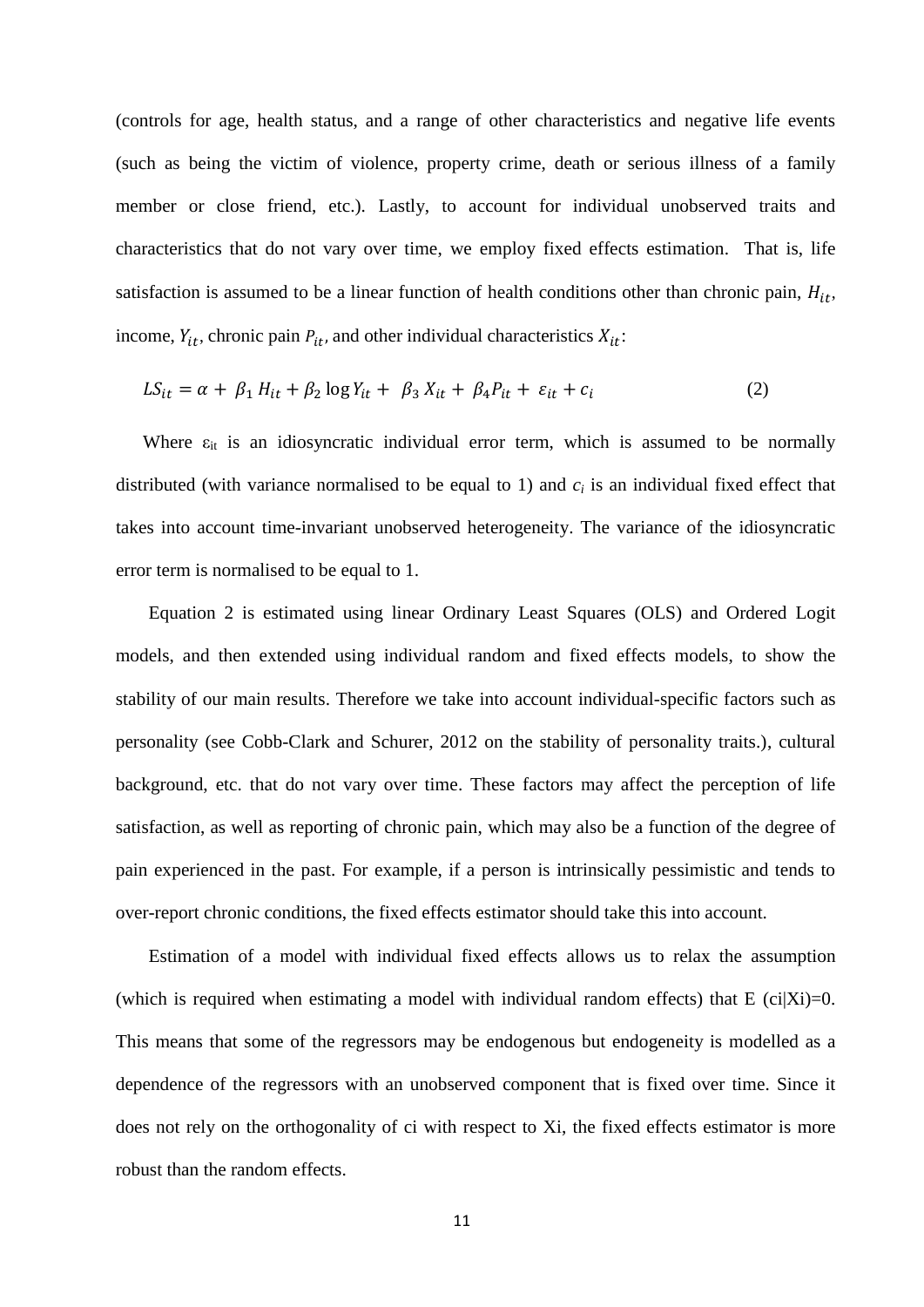However, the causal interpretation of results relies on the assumption that the timedependent error term in our model is independent of chronic pain, conditional on the regressors included in the model and on the individual fixed effect. This assumption will not hold if there are unobserved random shocks that affect chronic pain and life satisfaction. For this reason, we control for health conditions, as well as for other negative life events (such as being the victim of violence, property crime, death or serious illness of a family member or close friend, etc.). We also test our main results by using a model where the dependent variable is collapsed into a binary format and the correction proposed by Ferrer-I-Carbonell and Frijters (2004) which applies an individual specific threshold to collapse the data into a binary format. Results are not presented for reasons of parsimony but are very similar to the ones presented and are available on request.

An alternative to the fixed effects estimator is the Anderson Hsiao first difference method, which relies on taking first differences over time for all variables in the model and estimating the same model on differences rather than levels. Unfortunately, this model still relies on the strict exogeneity assumption that  $E(\epsilon_{it}|X_i)=0$  and if this assumption is violated the estimator will not be consistent (Wooldridge, 2002). The fixed effects estimator is more efficient if the error terms are serially uncorrelated, while the first difference estimator is preferred if the error follows a random walk. As Wooldridge (2002) notes, in many cases the truth is likely to be in between these two options, so the two estimators will produce similar results and will have similar caveats.

We use the parameter estimates from (2) to calculate the CIV of chronic pain, i.e. the amount of money needed to compensate someone affected by chronic pain and make her/him as well-off as someone without pain.As noted in Powdthavee (2005), as our equivalised income variable is expressed in terms of logarithm income, the compensating income variation (CIV) equation can be written as: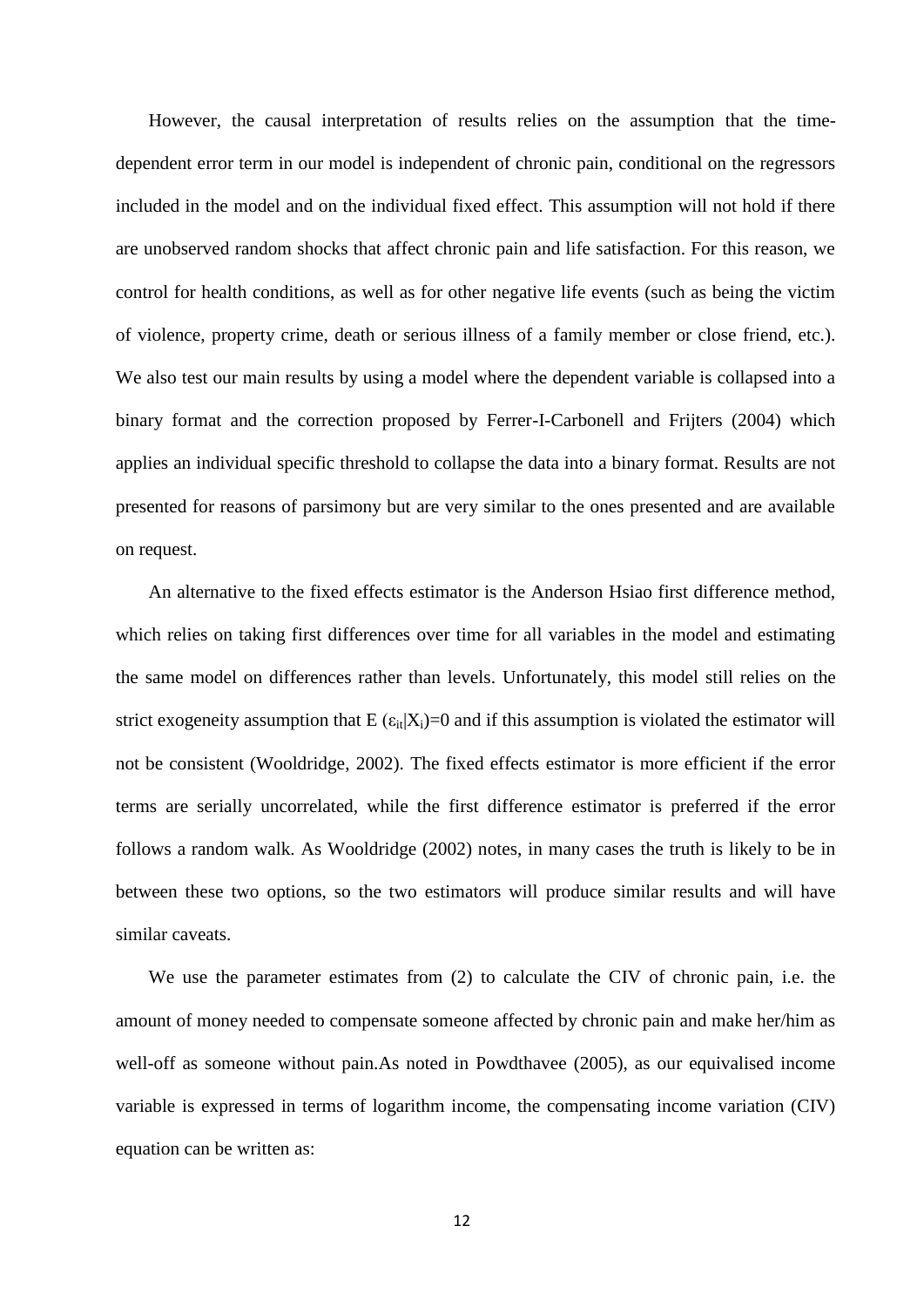$$
CIV = \left[\exp \text{abs} \frac{\beta_4}{\beta_2} - 1\right] * Y \tag{3}
$$

().

To examine adaptation, we follow Oswald and Powdthavee (2008) and consider chronic pain in current and prior waves to assess whether life satisfaction levels adapt, by creating a variable "Past chronic pain from t-3 to t-1",  $P_{it-3}$ , which takes values between zero and unity. An individual who had chronic pain for one previous year in the last three years, for example, will have the value  $1/3$  for his or her past chronic pain from t-3 to t-1. More specifically, the variable  $P_{it-3}$ , will be equal to:

- 1/3 if the respondent experienced chronic pain in one out of three years
- 2/3 if the respondent experienced chronic pain in two out of three years
- 1 if the respondent experienced chronic pain every year

This is introduced into the model separately and interacted with current chronic pain  $P_{it}$ :

$$
LS_{it} = \alpha + \beta_1 H_{it} + \beta_2 \log Y_{it} + \beta_3 X_{it} + \beta_4 P_{it} + \beta_5 P_{it-3} + \beta_6 (P_{it} * P_{it-3}) + \varepsilon_{it} + c_i
$$
 (4)

The estimation of the model from equation 4 allows us to test whether past chronic pain reduces life satisfaction for those who have recovered from it and whether the effect of current chronic pain is smaller for individuals who have experienced this condition for a longer time in the past.

### **4. Results**

The main results from our model are presented in Table 4-6. We present results for the whole estimation sample, as well as for men and women separately. In order to show the stability of our results, we present results from three different specifications of the OLS model, where additional independent variables are included, an Ordered Logit model (in order to take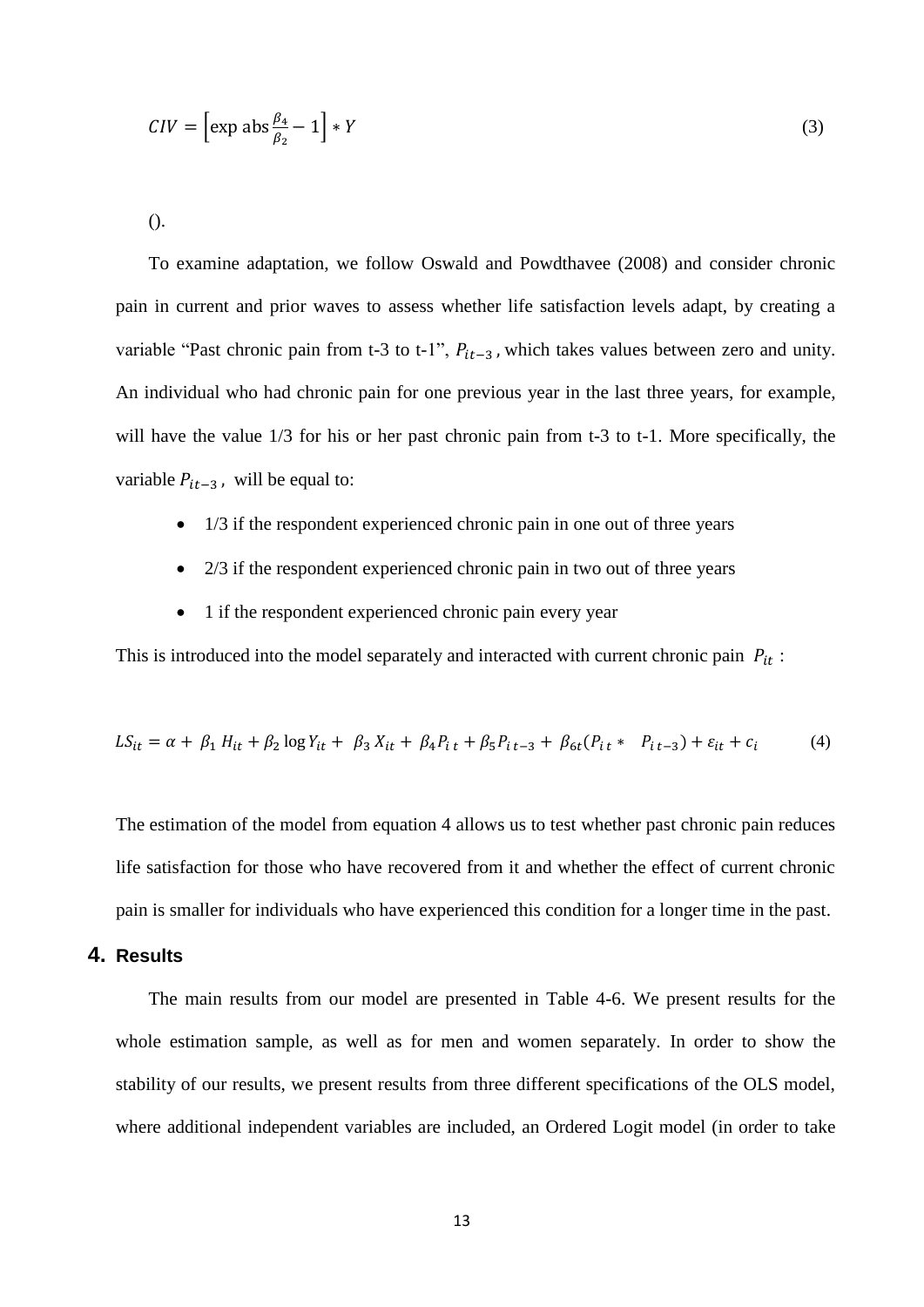into account that life satisfaction is measured on a scale 0-10), as well as OLS with random and fixed effects.

First of all, we progressively increase our set of independent variables in the OLS estimation, in order to capture factors that could be correlated with chronic pain, such as long term health conditions and life events. Second, there might be unobserved time invariant factors correlated both with chronic pain and life satisfaction. If this is the case, the random effects estimator will be inconsistent. Accordingly, in Table 4 we also present fixed effects panel estimates, which are consistent under the assumption that there are no omitted time-varying factors that are also correlated with the chronic pain variable. As expected, the point estimates from fixed effects are lower than in the OLS and random effects model. We performed a Hausman test and this showed that the hypothesis that the difference in coefficients is not systematic could be rejected and therefore the fixed effects estimates are preferred (Chi-squared statistics  $= 522.16$  and p-value=0.000).

Chronic pain has a large, negative and significant association with life satisfaction for people in our sample. As expected, the size of the coefficient decreases when we add more independent variables and individual fixed effects. However, the coefficient of chronic pain is still significantly different from zero in the preferred fixed effects specification. Chronic pain appears to have a slightly stronger negative relationship with men's life satisfaction: for a 45 year old man (approximately the average age of the individuals in our sample), chronic pain reduces life satisfaction by around 0.10 points on a 0-10 scale. For a woman of similar age the effect is 0.08 points on a 0-10 scale.

### *Table 4 and 5 here*

Our results also show a small, positive association between income and life satisfaction and this is consistent with previous studies using the compensating income variation approach (Mentzakis et al. 2012; Groot and Maassen van den Brink 2004 and 2006).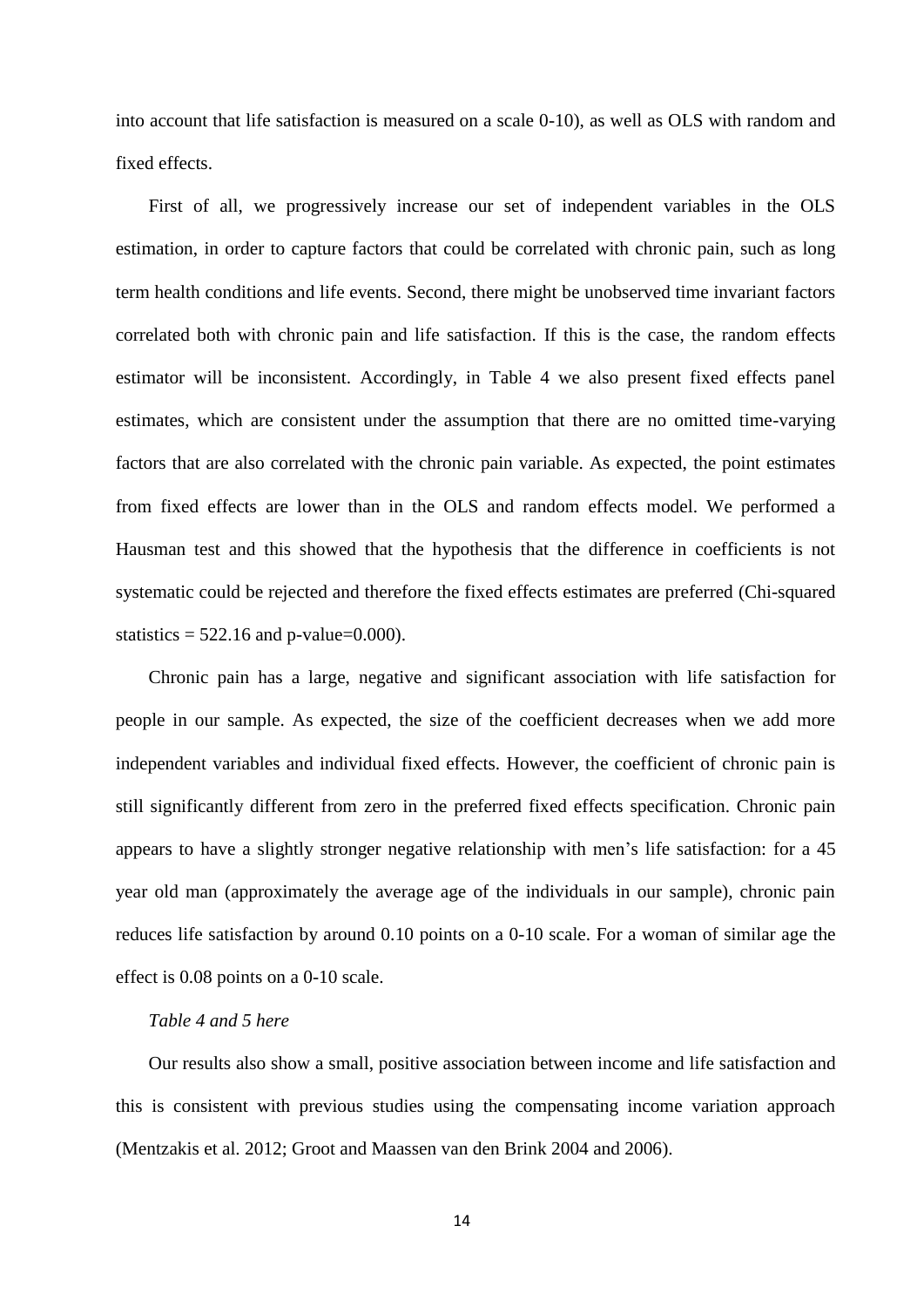The independent variables included in the model follow other studies of life satisfaction (see for example Blanchflower and Oswald, 2008; Wooden et al., 2009, Green, 2011) and the main findings on these variables are generally consistent with previous literature investigating the determinants of life satisfaction (see for example Winkelmann and Winkelmann 1998, Clark et al. 2001; Frey and Stutzer 2000; Frijters et al. 2004). Life satisfaction is negatively affected by long term health conditions, while education does not seem to play a very important role in our sample. Labour force participation definitively increases life satisfaction, with respect to unemployment. Married individuals generally exhibit higher levels of life satisfaction, while negative life events, such as personal injury, illness or death of a family member or close friend and being a victim of violence, have a strong negative effect on individual life satisfaction. People living in a rental property are less satisfied than people who own their house, while people living in inner regional areas seem more satisfied than people living in major cities. The negative effects of being unemployed, separated or widowed on life satisfaction are stronger for men, while women's life satisfaction is negatively affected by the presence of very young children.

#### *Table 6 here*

The compensating income variation associated with chronic pain for the complete sample is estimated as AUS\$730 per day (around US\$640). Compared to an individual without chronic pain with an average equivalised daily disposable income of approximately AUS\$81 (US\$71), an individual with chronic pain needs an extra AUS\$730 (US\$640) to achieve the same level of life satisfaction.

Lastly, we estimate equation 4 and investigate whether people with chronic pain at the present time t and in prior time periods exhibit adaptation to their condition and whether there is a difference in adaptation between men and women. Results from the estimation are reported in Table 7.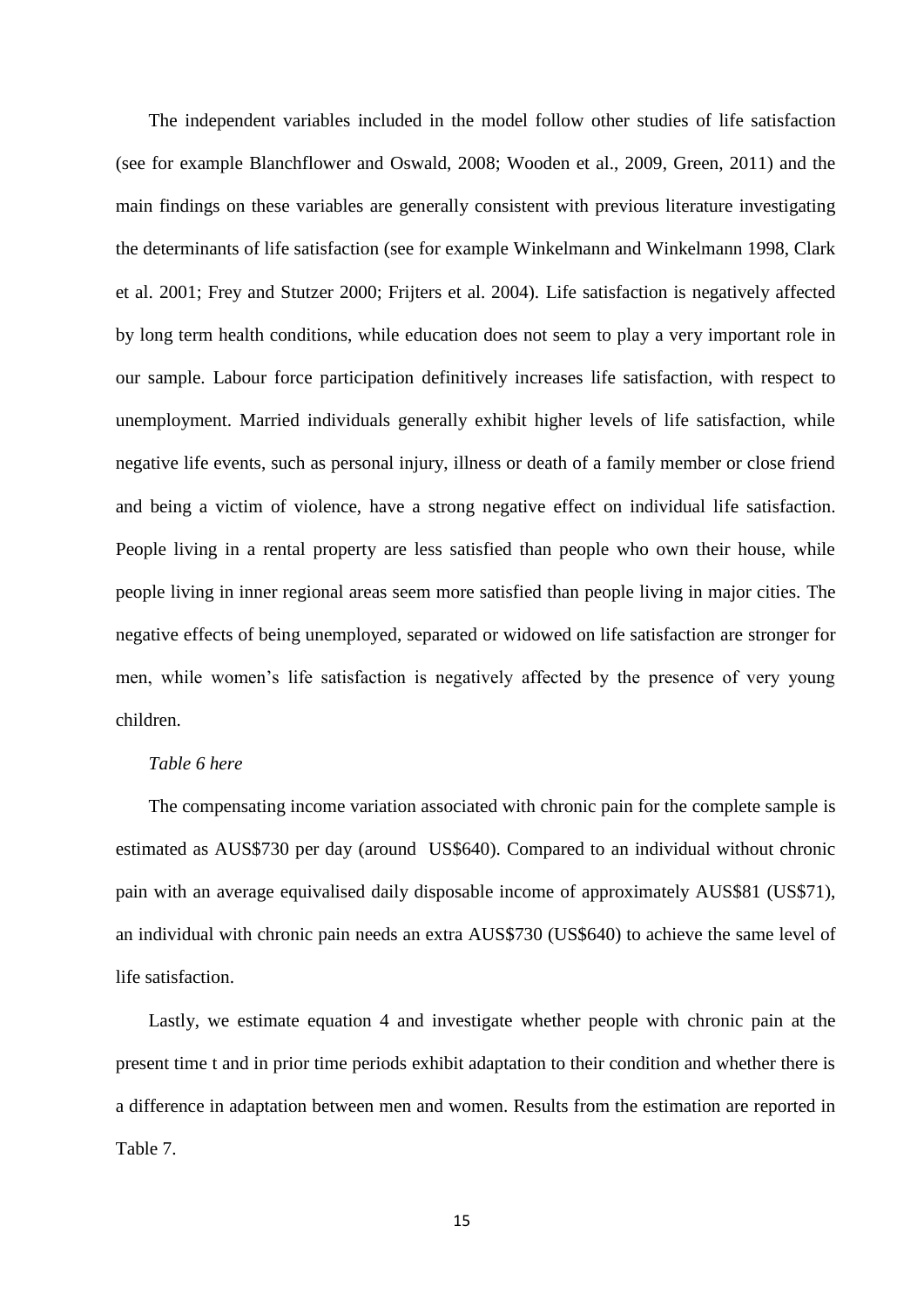#### *Table 7 here*

The long-run effect of chronic pain is 0.17 (equal to the sum of -0.094 and -0.078) for the whole sample, 0.10 (sum of -0.078 and -0.019) for women and 0.27 (sum of -0.113 and -0.162) for men. In the second column of Table 7, we include the coefficient of past chronic pain, as well as the interaction between past and current pain. The inclusion of these variables allows us to estimate the extent of adaptation. For example, a person who had chronic pain for every year in the last three years has a ratio of time in chronic pain from t-3 to t-1 equal to 1. Hence, other factors held constant, the effect on life satisfaction is (-0.195). In addition, if this individual also reports chronic pain at time t, there is an offsetting effect, captured by the interaction term and the overall effect is equal to -0.143-0.195+0.229= -0.109. This coefficient is smaller than -0.143 (the effect of contemporaneous chronic pain) and shows a partial adaptation of about 24%. A person who had chronic pain for one additional year in the past has a combined penalty of -  $0.143-0.195/3+0.229/3 = -0.132$ . A person who had chronic pain for two additional years in the last three would have a life satisfaction penalty of  $-0.143-2/3$   $(0.195)+2/3$   $(0.229) = -0.120$ . These data show that the negative effect of chronic pain on life satisfaction slightly fades when people experience the condition for a more prolonged period of time. Oswald and Powdthavee (2008) analyse adaptation to disability and severe disability (limiting day-to-day activities) and show that individuals' life satisfaction adapt to a larger extent to the first type of condition (the longer the experience of disability, the less emotionally painful current disability appears to be) but not so much to the most severe disability: three full years of this type of disability produces only mild happiness adaptation. Finally, note that a person with no chronic pain today but with a history of chronic pain in one of the three previous waves still experiences a penalty of -  $0.195/3 = -0.065$ .

Interestingly, women seem to react to chronic pain better than men. The effects reported above are -0.10 (1 year), -0.066 (2 years) and -0.032 (3 years) for women, while the effect of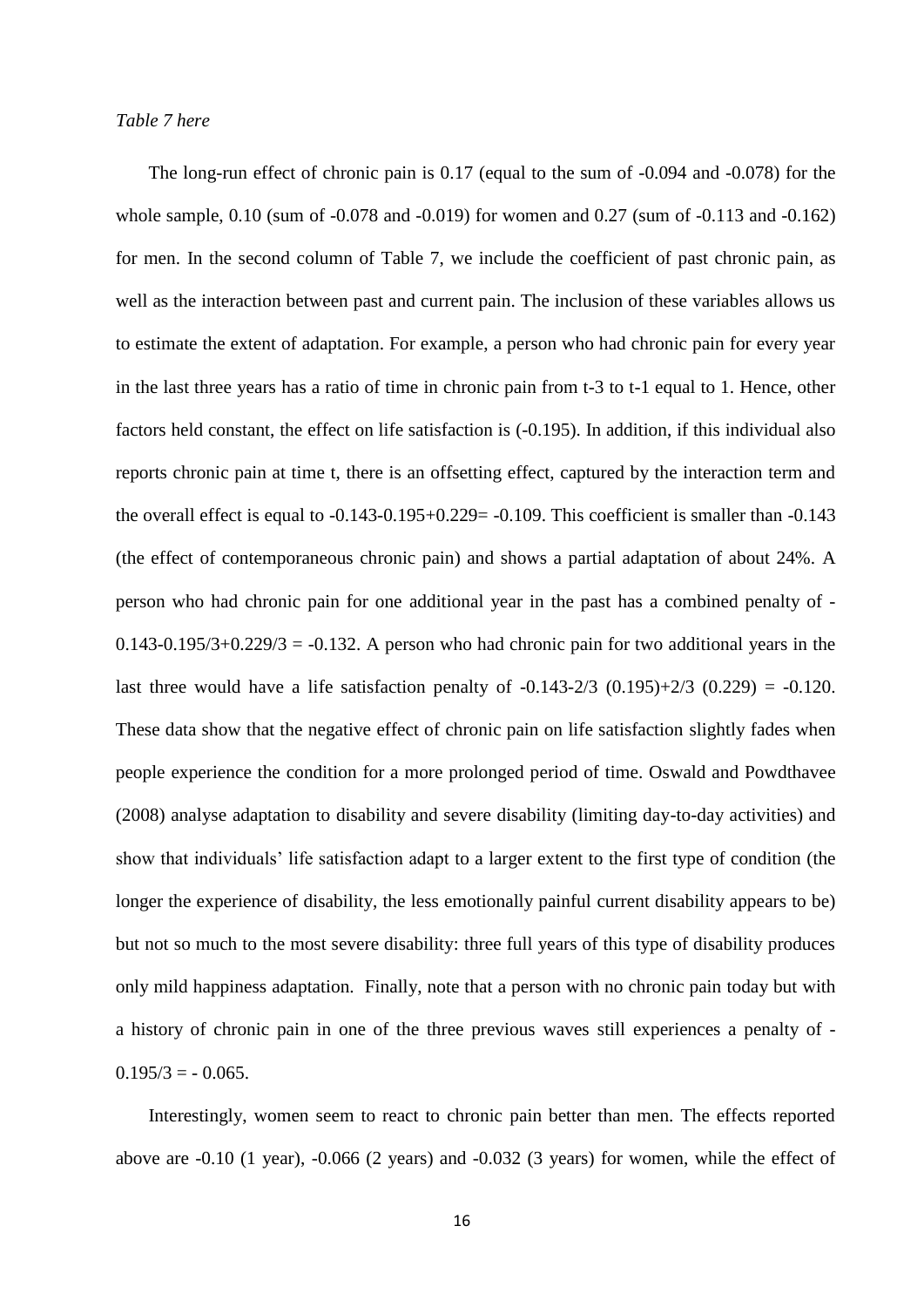contemporaneous chronic pain on life satisfaction is -0.133. Therefore women who had chronic pain constantly for the last 3 years show more than 70% adaptation. On the other hand, the effects for men are -0.174 (1 year), -0.20 (2 years), and -0.22(3 years) for men, and the effect of contemporaneous pain is -0.151, showing no adaptation at all (and an actual worsening of life satisfaction) for men.

We further explore the effect of the duration of chronic pain by estimating a different model including a variable denoting how long the respondent has been suffering for chronic pain since the beginning of the survey (with values from 1 to 8 years) and another variable denoting the duration squared. We then estimate the effect of these variables on the subsample of individuals affected by chronic pain. Results are reported in Table 8 and are generally consistent with findings presented in Table 7. Prolonged exposure to chronic pain seems particularly detrimental for men's life satisfaction, with a U shaped effect signaling that the strongest negative effect on life satisfaction is experienced after around 4 years of chronic pain. Information on the starting date of chronic pain was also collected in HILDA after wave 4, but unfortunately only 40% of respondents with chronic pain reported a starting date (with dates between 1917 and 2010). We have used this information in a sensitivity test, but the overall duration of chronic pain does not seem to affect life satisfaction. However, this result could have been affected by the limited sample (only 2,500 observations) and the dispersion of the data on durations (from 0 to 88 years). The CIV values are sensitive to the incorporation of adaptation. For example, rather than the average value of 730 AU\$ across the entire sample, from Table 7, the coefficient values suggest that a person with chronic pain at time t and three previous years of chronic pain would need an extra AU\$1,244 [exp abs(-0.109/0.039)-1]\* 81. Beyond three years, the values from Table 8 suggest further reduction in CIV values. However, given the limited number of observations for longer durations of chronic pain, there is considerable uncertainty regarding the longer term impacts of adaptation.*Table 8 here*

## **5. Discussion**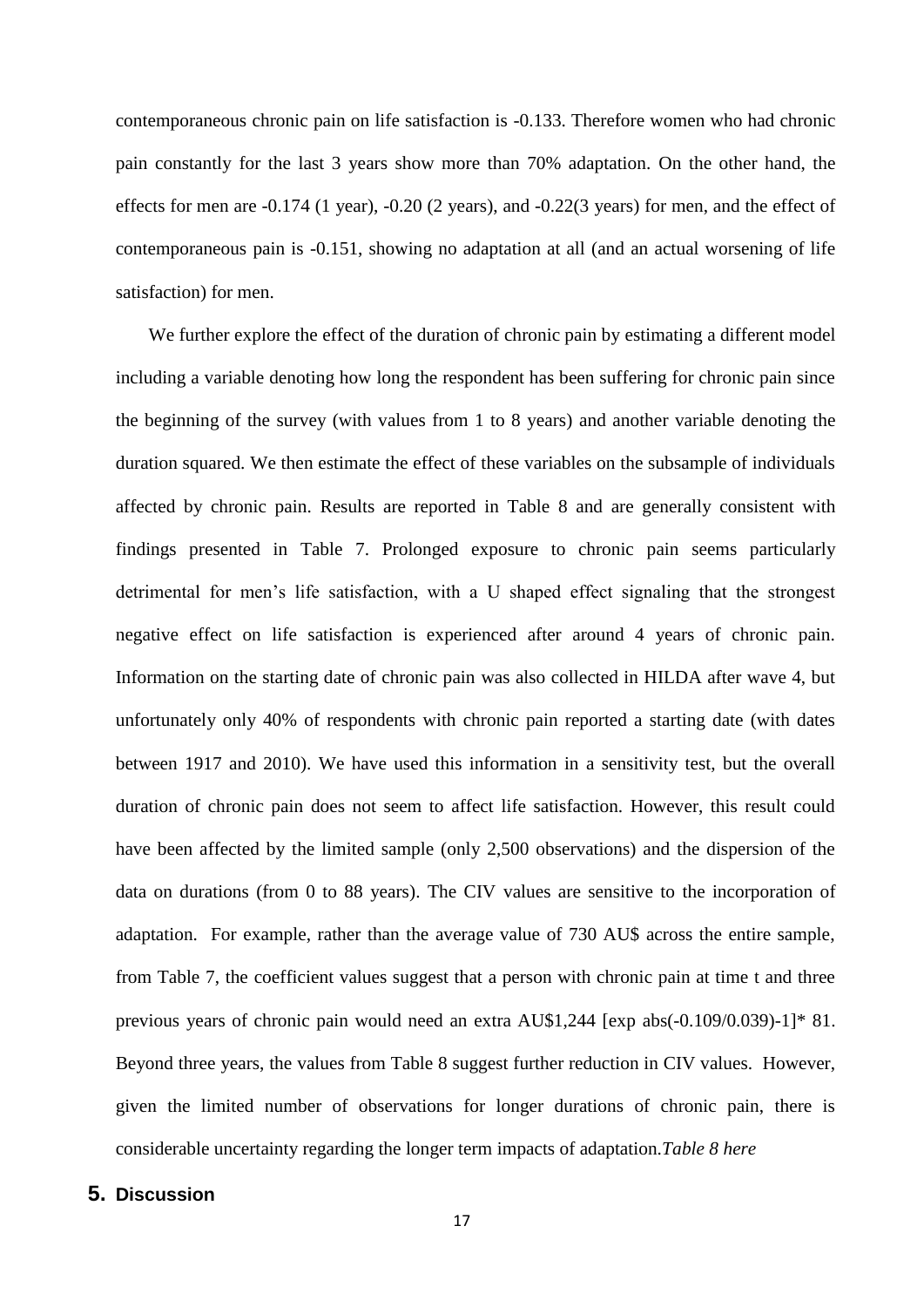This paper analyses the relationship between chronic pain and life satisfaction, using the Household, Income and Labour Dynamics Survey of Australia. Fixed effects have been used in the present analysis to control for characteristics of individuals that do not vary over time. To the best of our knowledge, this is the first study to consider the application of the compensating income variation method to chronic pain, as well as explore the impact of differential adaptation between men and women on the resulting estimates. We find that chronic pain has a large negative effect on life satisfaction and that the compensating income variation is substantial (around US\$640 per day). Amongst men, the negative effect on life satisfaction is persistent and individuals with chronic pain do not show significant adaptation. Some adaptation is observed however amongst women.

The negative association between chronic pain and life satisfaction is not entirely unexpected if one considers the various transmission channels through which chronic pain can affect individual well-being. First of all, many forms of chronic pain cannot be effectively treated by standard medical care, and treatment is mostly focused on delivery of selfmanagement strategies (Martin et al 2013), but their effectiveness is uncertain (Boyers et al 2013) and uptake is variable (Schofield et al 2012). Second, chronic pain has been found to increase the chances of leaving the labour market and this may imply a drop in income, as well as a negative effect on individual perceived role in society. Even if we control for income and employment status in our model, the negative effect of chronic pain may go through a variety of other factors, such as individual perception of her/his own role, self-esteem, lack of personal contacts, etc. Lastly, chronic pain may increase individual stress and therefore increase the chances of family conflicts, and other problems in individual relationships. Taken together therefore, it suggests a need for development of effective chronic pain prevention strategies, as well as better chronic pain management, through encouragement of self-management approaches which teach adaptation.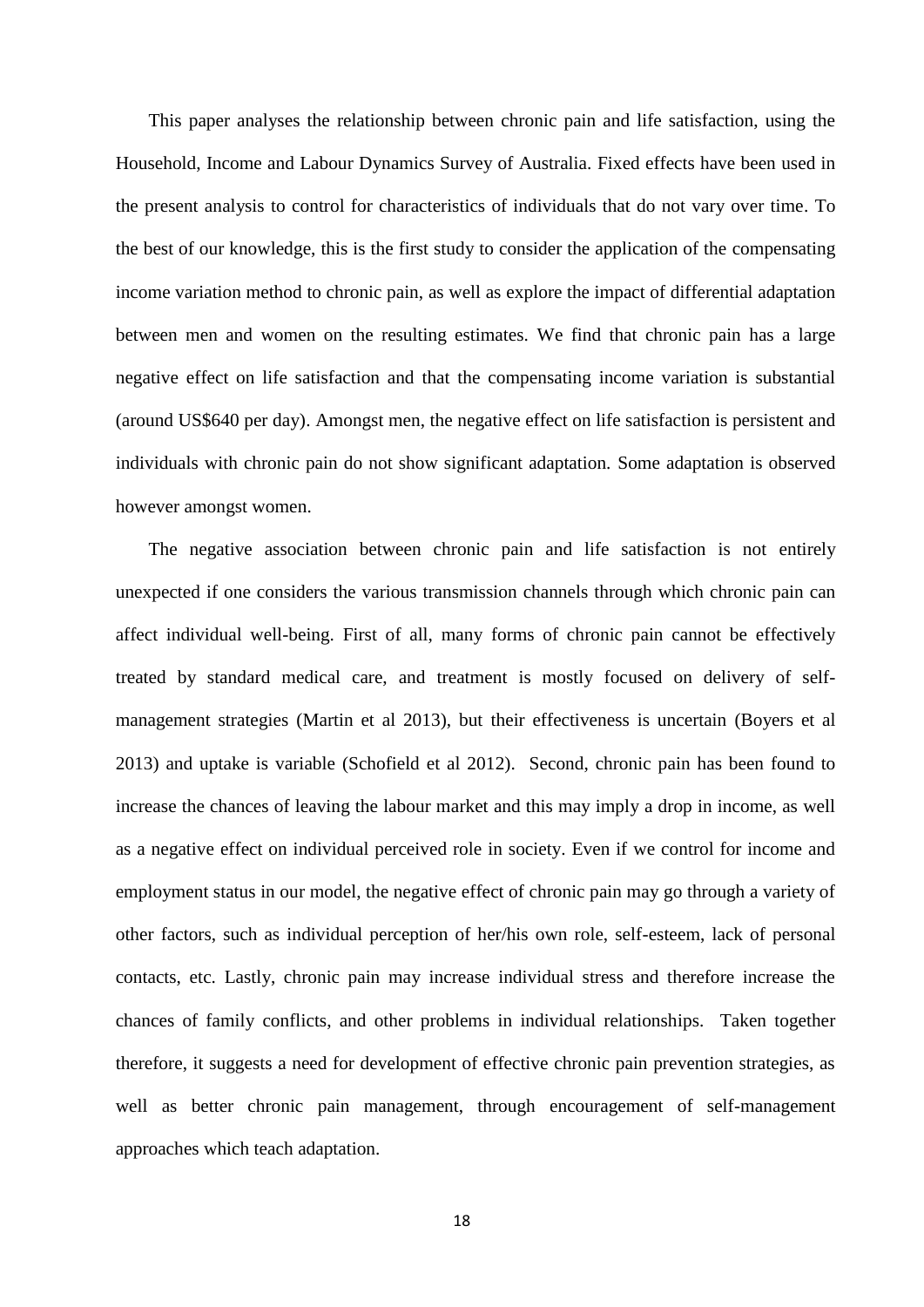Men seem particularly affected by the incidence of pain, and less able to adapt to it over time. Women show some adaptation when they experience chronic pain for a prolonged period of time. The explanation for the difference between men and women may arise as the effect of chronic pain on individual life satisfaction can be mediated through a variety of different factors. Whilst the persistent experience of pain, and the associated difficulty in finding an appropriate treatment, are likely to worsen psychological well-being for both, as already shown in previous studies, chronic pain has severe negative adverse consequences on individual labour market participation and productivity. Literature from health sciences has shown that women experience higher pain incidence but generally show less pain-related anxiety (Frot et al., 2004) and greater adaptation (Hashmi and Davis, 2009). Further, chronic pain may have a different effect for women as opposed to men through the labour market consequences, due to social norms, self-esteem and perceived role in society. Whilst prolonged experience of pain may inhibit social interactions, personal relationships, and levels of stress, self-management can be used to help ameliorate these consequences, and it may be that men and women exercise different choices over the extent to which they engage in self-management strategies. Women have been found to be more proactive in managing chronic diseases and integrating self-care into their daily life (Mathew et al., 2012). The potential explanations for the differences are many and complex, and we leave that as a challenge for future research. A possible limitation of our analysis is that the fixed effects estimates only control for time-invariant effects, and it is possible that other time-varying variables affect both chronic pain and life satisfaction, or that reverse causality affects the main results. However, it is difficult to adopt analytical solutions to these problems as there is no quasi-experimental variation that could be used to deal with these issues. Furthermore, there is a lack of suitable instrumental variables with the power to predict chronic pain without having an effect on individuals' life satisfaction. Therefore, we interpret our results as strong associations between chronic pain and life satisfaction, rather than definitively stating that the process is causal.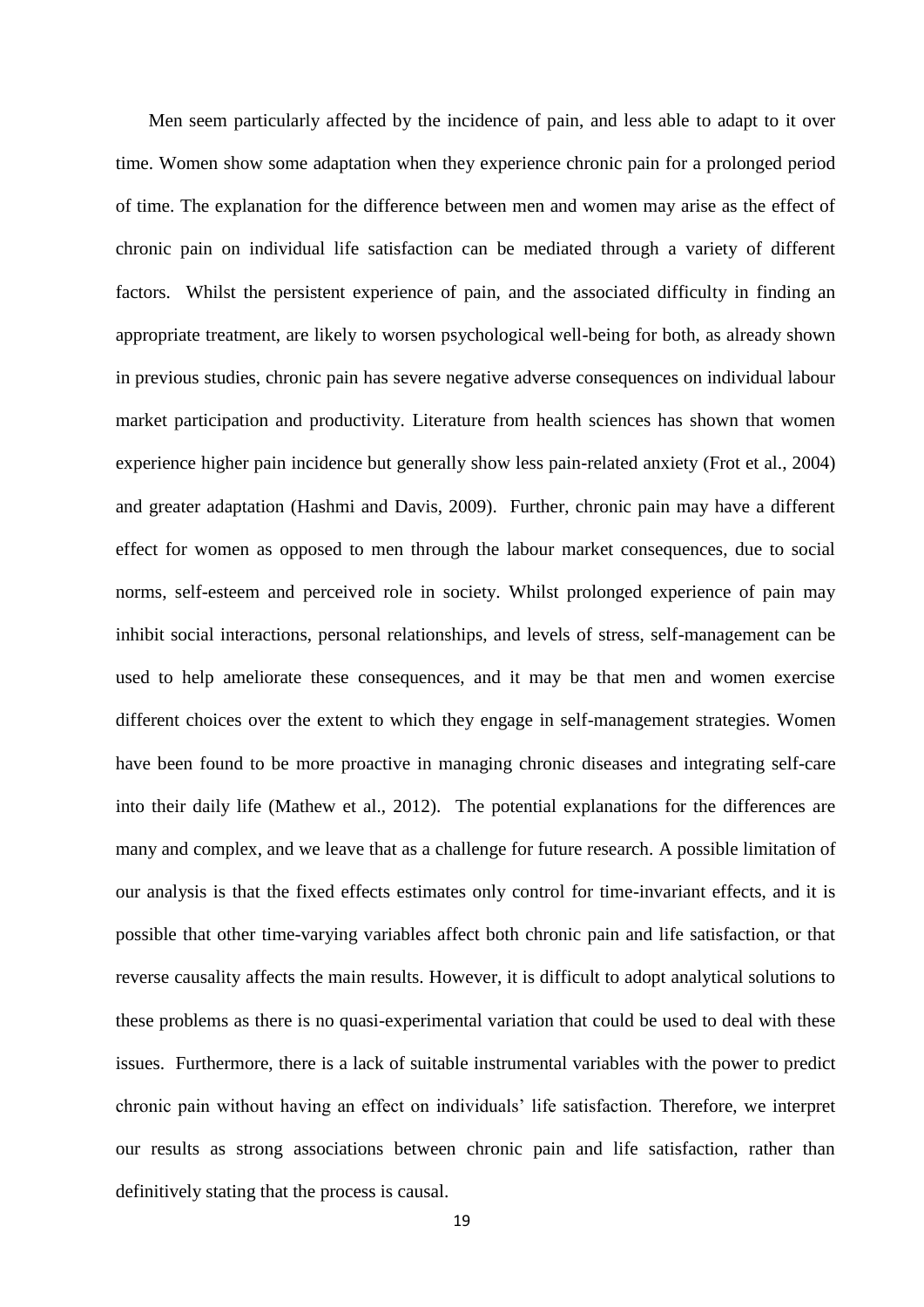Another limitation of the analysis is that compensating income variation only captures the implied monetary compensation that would allow an individual with chronic pain to achieve the same level of life satisfaction as an individual without chronic pain. However, this could be a temporary or partial compensation in life satisfaction, as there are many knock-on effects of this kind of health limitation that could continue to be affected or even worsened, such as, for example, changes in social relationships. Further, people are likely to adapt more quickly to an increase in their income than they will adapt to their long term health condition.

The implied average compensation value is higher than some previous estimates of other chronic conditions, e.g. Groot and Maassen van den Brink (2004 and 2006) estimate CIV for migraine of US\$ 1,400 per month (1993 prices) and £4,000 per month for cardiovascular disease amongst males (1996-2000 prices). However, other authors demonstrate more comparable figures to ours, e.g. Clark & Oswald (2002) find that a shift from excellent to fair health implies a valuation of £41,000 per month (1992 prices). The reasons for these differences in magnitude are unclear, as different data sources, health conditions and estimation models have been utilized. Further work using additional data, to exploit exogenous random variation in chronic pain and household income, would permit greater insight into the validity of our estimates and those of previous authors. Whilst valuations could be used in preliminary studies that are estimating the value for money of chronic pain prevention or management programs, and are considering whether the extra costs are outweighed by the benefits in terms of cases of chronic pain prevented or cured, at the present time we urge caution in the interpretation of our results and any comparison with other studies.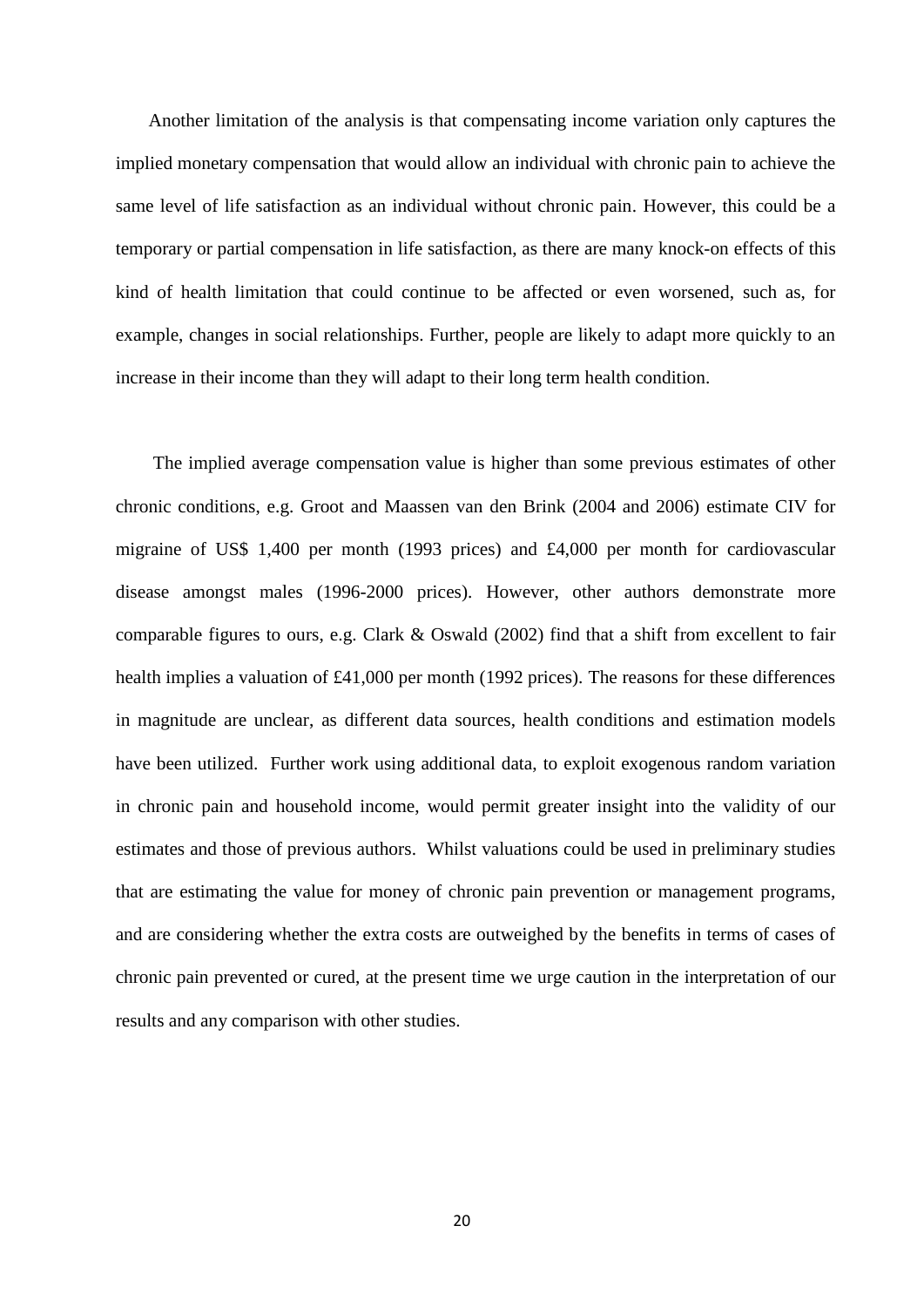## **Tables**

*Table 1 - Independent variables*

| <b>Characteristics</b>      | <b>Variable</b>                                                                                                                   |
|-----------------------------|-----------------------------------------------------------------------------------------------------------------------------------|
| Education                   | 3 groups: University (or post-graduate) qualification<br>(omitted); Certificate or Diploma; High School or<br>lower qualification |
| <b>Marital Status</b>       | 4 groups: Married (or cohabiting)<br>(omitted);<br>Divorced (or separated); Widow; Single                                         |
| Age*                        | In years at the interview                                                                                                         |
| Long term health conditions | Binary variables for long term or chronic health<br>conditions (see Appendix for details)                                         |
| Household income            | Logarithm of household<br>disposable<br>income<br>(equivalised**)                                                                 |
| Children in the household   | 3 groups: age 0-4; 5-9; 10-14                                                                                                     |
| Housing tenure              | 3 groups: owner (omitted), renting and other<br>accommodation                                                                     |
| <b>Employment status</b>    | 3 groups: employed (omitted), unemployed, out of<br>the labour force                                                              |
| Remoteness                  | 3 groups: Major city (omitted); Inner Regional<br>Areas; Outer Regional Areas (including remote and<br>very remote Australia)     |
| Life events                 | Personal injury or illness                                                                                                        |
|                             | Victim of physical violence                                                                                                       |
|                             | Other events (incl. property crime, illness of a family<br>member, death of a friend or family member)                            |

\*\*Not included in the Fixed effects model

\*\*Equivalised income has been calculated using the modified OECD scale: weights of 1 for the first adult, 0.5 for subsequent adults age 14 and over- and 0.3 for each child. See Clark et al., 2005 for further explanations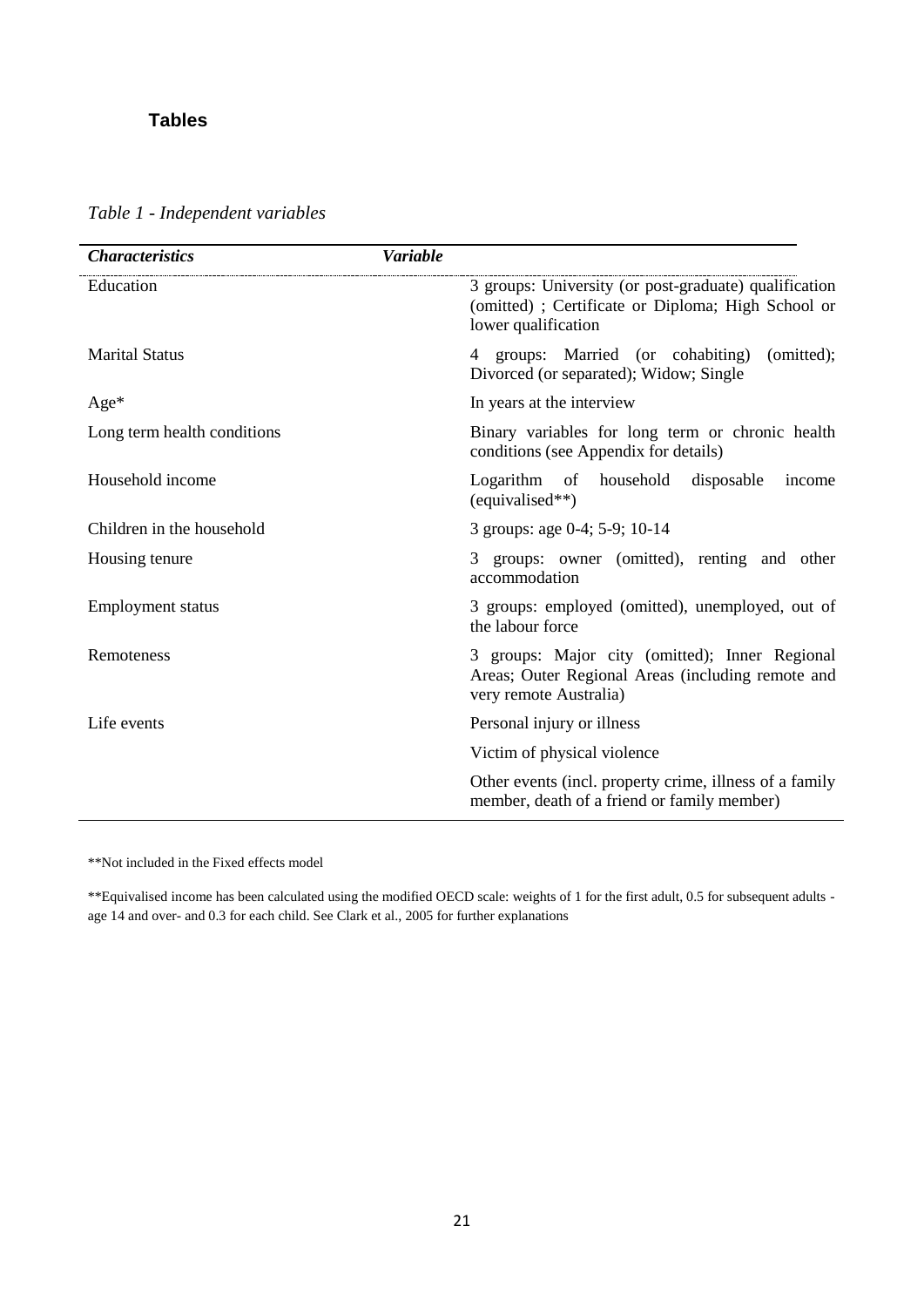| Variables/categories             |                       | <b>Frequency</b>      | <b>Percent</b>   |
|----------------------------------|-----------------------|-----------------------|------------------|
| Overall life satisfaction levels |                       |                       |                  |
| Least satisfied $(0-4)$          |                       | 2,133                 | $\overline{2}$   |
| 5                                |                       | 3,484                 | $\overline{4}$   |
| Satisfied (6-10)                 |                       | 84,525                | 94               |
| Chronic pain                     |                       |                       |                  |
| N <sub>o</sub>                   |                       | 84,821                | 94               |
| Yes                              |                       | 5,321                 | 6                |
|                                  |                       | Life satisfaction (%) |                  |
| Pain                             | Least Satisfied (0-4) | 5                     | Satisfied (6-10) |
| No chronic pain                  | $\overline{2}$        | $\overline{4}$        | 94               |
| Chronic pain                     | 9                     | 10                    | 81               |
|                                  |                       |                       |                  |

*Table 2 – Distribution of chronic pain and life satisfaction*

 $\overline{\phantom{0}}$ 

Note: The sample is that used for the analyses with fixed effects in Table 4 below, with 90,142 person-year observations. The means are unweighted.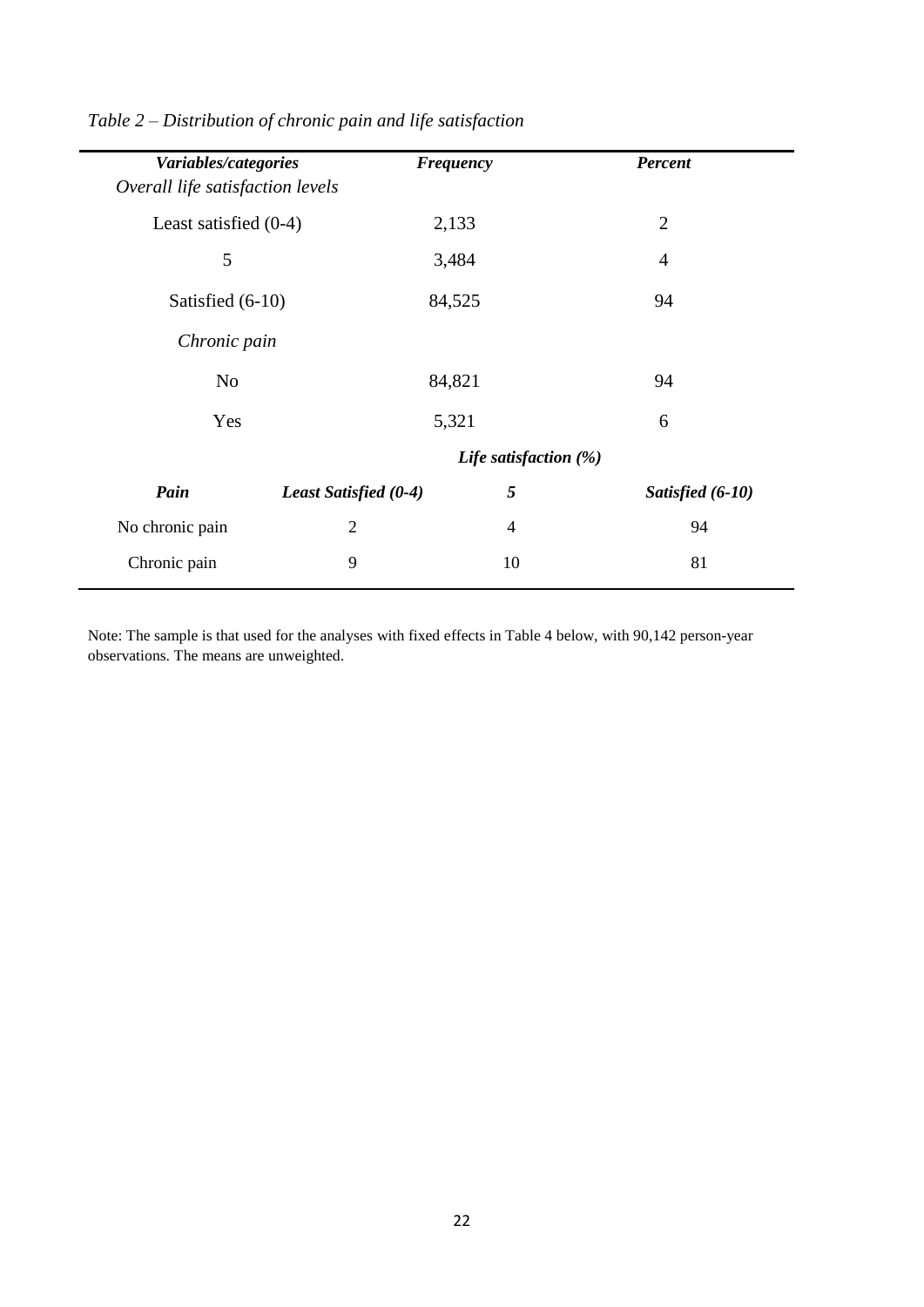| <b>Variable</b>                                                                 | All             | No chronic pain | Chronic pain    | Difference in<br>means (p- |
|---------------------------------------------------------------------------------|-----------------|-----------------|-----------------|----------------------------|
| Equivalised yearly income (Mean-SD)                                             | 38,201 (25,794) | 38,735 (25,936) | 29,689 (21,716) | 0.000                      |
| Marital Status (%)                                                              |                 |                 |                 |                            |
| Single                                                                          | 21              | 24              | 11              | 0.000                      |
| Separated/Divorced                                                              | 9               | 8               | 16              | 0.000                      |
| Married Or Cohabiting                                                           | 63              | 63              | 62              | 0.000                      |
| Widow                                                                           | 5               | 5               | $10\,$          | 0.000                      |
| Employment Status (%)                                                           |                 |                 |                 |                            |
| Employed                                                                        | 65              | 67              | 32              | 0.000                      |
| Unemployed                                                                      | 3               | $\overline{c}$  | 3               | 0.000                      |
| Out of the L force                                                              | 32              | 30              | 65              | 0.000                      |
| Housing tenure (%)                                                              |                 |                 |                 |                            |
| Owned                                                                           | 72              | $72\,$          | 67              | 0.000                      |
| Rented                                                                          | 25              | 25              | 28              | 0.000                      |
| Other living arrangements                                                       | 3               | 3               | $\overline{4}$  | 0.000                      |
| Educational Qualification (%)                                                   |                 |                 |                 |                            |
| University (or post grad.) qualification                                        | 21              | $22\,$          | 15              | 0.000                      |
| Certificate or Diploma                                                          | 30              | 30              | 30              | 0.801                      |
| High School or Lower Education                                                  | $48\,$          | 48              | 54              | 0.000                      |
| Remoteness (%)                                                                  |                 |                 |                 |                            |
| City                                                                            | 61              | 62              | 57              | 0.000                      |
| Inner regional area                                                             | 25              | 24              | 28              | 0.000                      |
| Outer regional area                                                             | 13              | 13              | 14              | 0.013                      |
| Age (Mean - SD)                                                                 | 45 (17.9)       | 43(18.01)       | 56(15.8)        | 0.000                      |
| Male $(\%)$                                                                     | 47              | 47              | 42              | 0.000                      |
| Children 0-4 (%)                                                                | 14              | 14              | 6               | 0.000                      |
| Children 5-9 $(\% )$                                                            | 13              | 14              | $\,8\,$         | 0.000                      |
| Children 10-14 (%)                                                              | $17\,$          | $17\,$          | $10\,$          | 0.000                      |
| Life events $(\% )$                                                             |                 |                 |                 |                            |
| Personal illness or injury                                                      | 8               | 8               | 26              | 0.000                      |
| Victim of violence                                                              | 1               | 1               | $\overline{2}$  | 0.000                      |
| Other life events                                                               | 34              | 33              | 44              | 0.000                      |
| Health conditions (%)                                                           |                 |                 |                 |                            |
| Sensory problems                                                                | 7               | 6               | 26              | 0.000                      |
| Motor impairments                                                               | 6               | 4               | 42              | 0.000                      |
| Mental illness                                                                  | 1               | 1               | 5               | 0.000                      |
| Long term conditions (Arthritis, Asthma, heart<br>disease, Alzheimer's disease) | 11              | 8               | 48              | 0.000                      |

# *Table 3: Descriptive statistics of independent variables*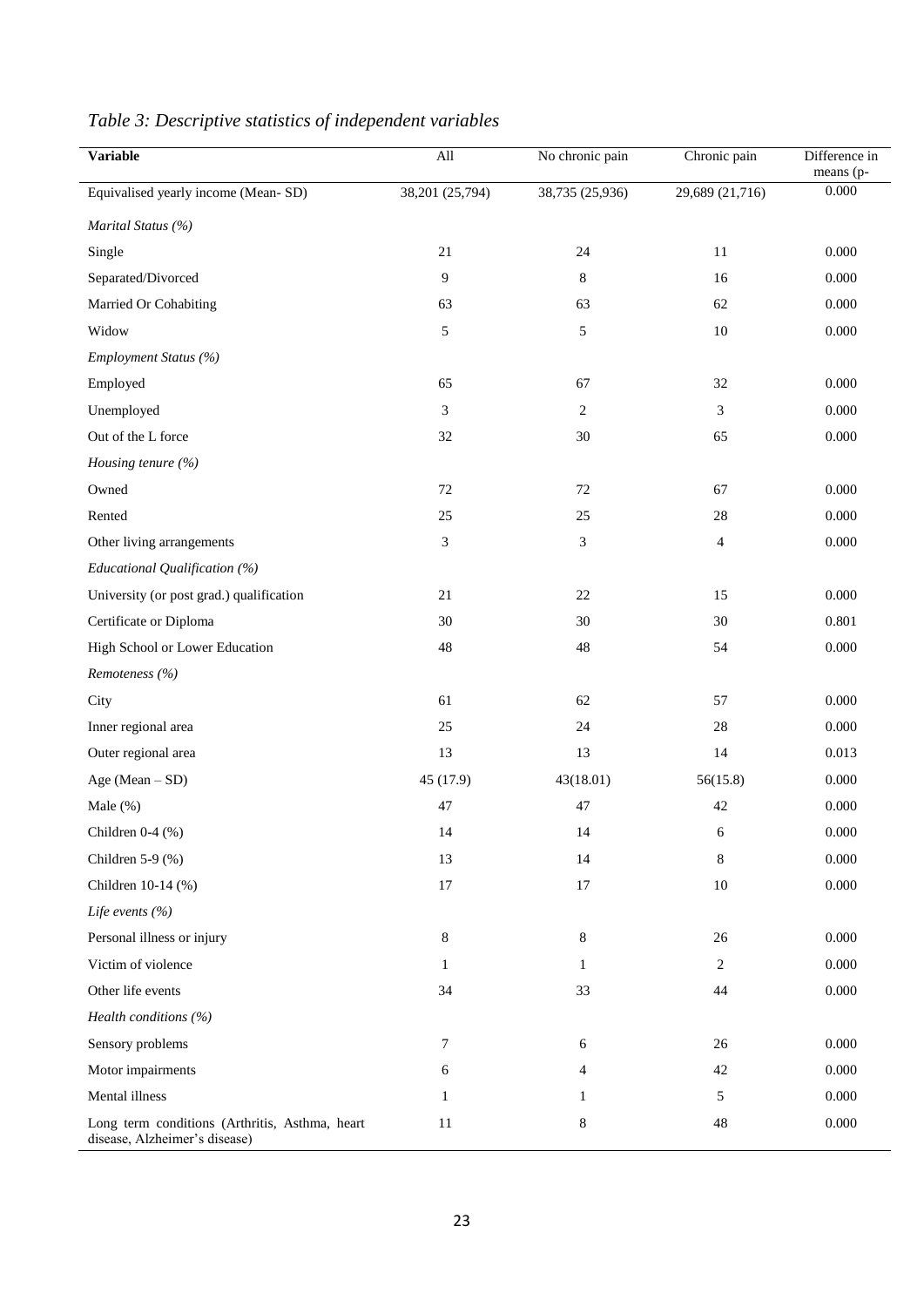|                                                                |                          |                          |                          |                          |                          | Model 3                  |
|----------------------------------------------------------------|--------------------------|--------------------------|--------------------------|--------------------------|--------------------------|--------------------------|
|                                                                | <b>OLS</b>               | <b>OLS</b>               | <b>OLS</b>               | ORDERED LOGIT            | <b>OLS RANDOM</b>        | <b>OLS FIXED</b>         |
|                                                                | Model 1                  | Model 2                  | Model 3                  | Model 3                  | <b>EFFECTS</b>           | <b>EFFECTS</b>           |
| Chronic pain                                                   | $-0.781$<br>$(0.019)$ ** | $-0.342$<br>$(0.023)$ ** | $-0.309$<br>$(0.023)$ ** | $-0.407$<br>$(0.031)$ ** | $-0.161$<br>$(0.019)$ ** | $-0.090$<br>$(0.021)$ ** |
| Log household income                                           | 0.080<br>$(0.006)$ **    | 0.041<br>$(0.006)$ **    | 0.094<br>$(0.007)$ **    | 0.110<br>$(0.009)$ **    | 0.026<br>$(0.007)$ **    | $0.039(0.009)$ **        |
| Control for Health status                                      | N <sub>o</sub>           | Yes                      | Yes                      | Yes                      | Yes                      | Yes                      |
| Control for Age                                                | N <sub>o</sub>           | N <sub>o</sub>           | Yes                      | Yes                      | Yes                      | N <sub>o</sub>           |
| Control for Employment,<br>Marital Status and other<br>factors | N <sub>0</sub>           | N <sub>o</sub>           | Yes                      | Yes                      | Yes                      | Yes                      |
| N. Observations                                                | 102,520                  | 102,520                  | 90,142                   | 90,142                   | 90,142                   | 90,142                   |
| R squared                                                      | 0.0189                   | 0.0512                   | 0.0994                   | 0.0275                   | 0.0897                   | 0.0551                   |
| Adjusted R squared                                             | 0.0188                   | 0.0511                   | 0.0991                   | n.a.                     | n.a.                     | n.a.                     |
| Within R squared                                               | n.a                      | n.a                      | n.a                      | n.a                      | 0.017                    | 0.0222                   |
| Between R squared                                              | n.a                      | n.a                      | n.a                      | n.a                      | 0.1243                   | 0.0679                   |

| Table 4: Results - The effect of chronic pain on life satisfaction $-$ Overall sample |  |  |  |  |
|---------------------------------------------------------------------------------------|--|--|--|--|
|---------------------------------------------------------------------------------------|--|--|--|--|

*Note*: Standard errors are in brackets + indicates that the underlying coefficient is significant at 10% level, \* at 5% and \*\*at 1%. Pseudo R squared is reported for Ordered Probit model.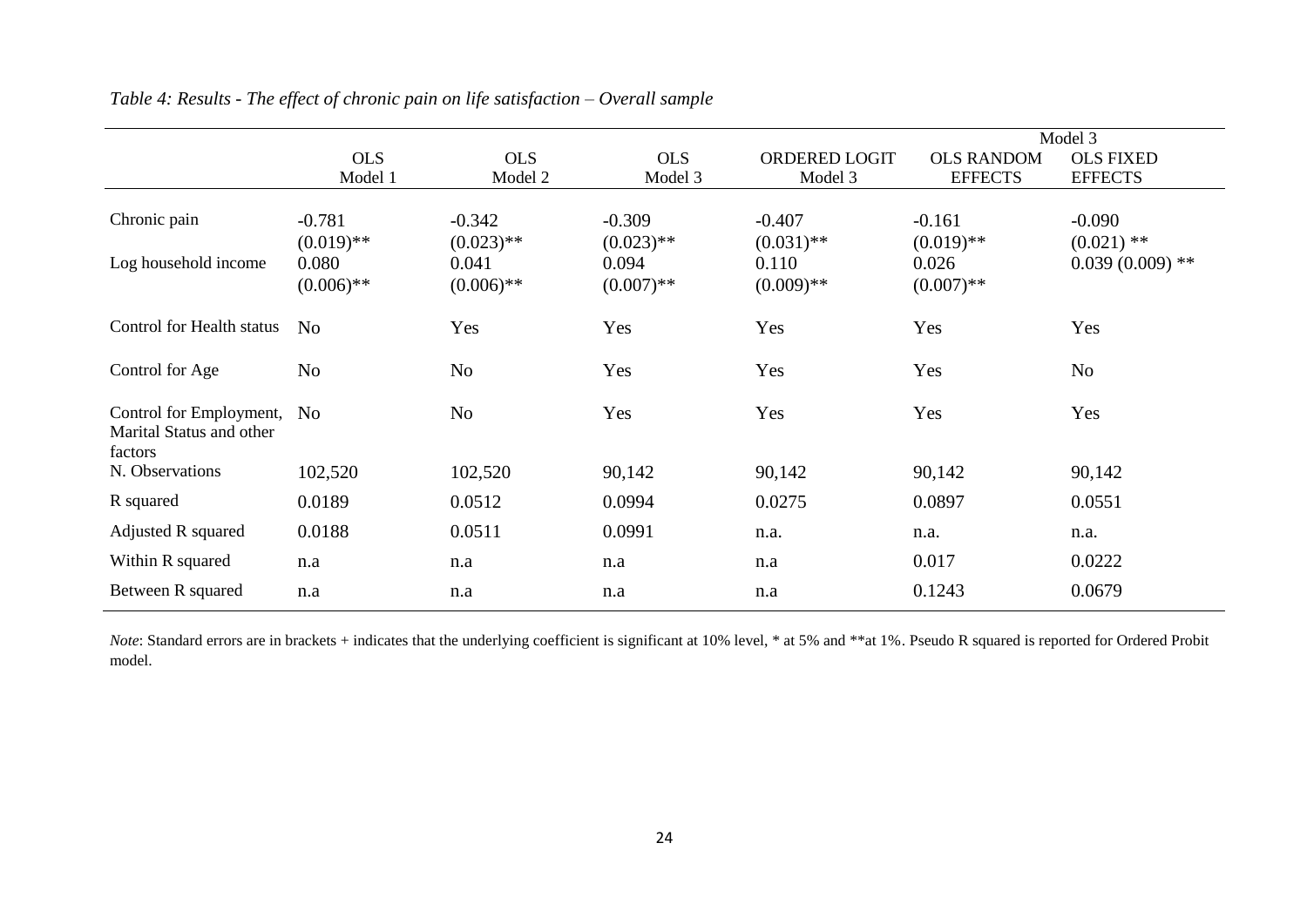|                              |                |                |              | Men          |                |                |                |                |              | Women        |                |                |
|------------------------------|----------------|----------------|--------------|--------------|----------------|----------------|----------------|----------------|--------------|--------------|----------------|----------------|
|                              |                |                |              |              | Model 3        |                |                |                |              |              | Model 3        |                |
|                              | <b>OLS</b>     | <b>OLS</b>     | <b>OLS</b>   | Ordered      | <b>OLS</b>     | <b>OLS</b>     | <b>OLS</b>     | <b>OLS</b>     | <b>OLS</b>   | Ordered      | <b>OLS</b>     | <b>OLS</b>     |
|                              | Model 1        | Model 2        | Model 3      | Logit        | <b>RANDOM</b>  | <b>FIXED</b>   | Model 1        | Model 2        | Model 3      | Logit        | <b>RANDOM</b>  | <b>FIXED</b>   |
|                              |                |                |              | Model 3      | <b>EFFECTS</b> | <b>EFFECTS</b> |                |                |              | Model 3      | <b>EFFECTS</b> | <b>EFFECTS</b> |
| Chronic pain                 | $-0.769$       | $-0.341$       | $-0.330$     | $-0.432$     | 0.166          | $-0.103$       | $-0.797$       | $-0.348$       | $-0.298$     | $-0.396$     | $-0.157$       | $-0.077$       |
|                              | $(0.029)$ **   | $(0.034)$ **   | $(0.034)$ ** | $(0.047)$ ** | $(0.029)$ **   | $(0.030)$ **   | $(0.256)$ **   | $(0.030)$ **   | $(0.031)$ ** | $(0.042)$ ** | $(0.027)$ **   | $(0.028)$ **   |
|                              |                |                |              |              |                |                |                |                |              |              |                |                |
| Log                          | 0.110          | 0.069          | 0.103        | 0.124        | 0.033          | 0.038          | 0.063          | 0.026          | 0.086        | 0.104        | 0.022          | 0.041          |
| household                    | $(0.009)$ **   | $(0.009)$ **   | $(0.009)$ ** | $(0.014)$ ** | $(0.010)$ **   | $(0.013)$ **   | $(0.008)$ **   | $(0.008)$ **   | $(0.010)$ ** | $(0.013)$ ** | $(0.010)**$    | $(0.012)$ **   |
| income                       |                |                |              |              |                |                |                |                |              |              |                |                |
|                              |                |                |              |              |                |                |                |                |              |              |                |                |
| Control for<br>Health status | N <sub>o</sub> | Yes            | Yes          | Yes          | Yes            | Yes            | N <sub>o</sub> | Yes            | Yes          | Yes          | Yes            | Yes            |
|                              |                |                |              |              |                |                |                |                |              |              |                |                |
| Control for                  | N <sub>o</sub> | N <sub>o</sub> | Yes          | Yes          | Yes            | N <sub>o</sub> | N <sub>o</sub> | N <sub>o</sub> | Yes          | Yes          | Yes            | N <sub>o</sub> |
| Age                          |                |                |              |              |                |                |                |                |              |              |                |                |
|                              |                |                |              |              |                |                |                |                |              |              |                |                |
| Control for                  | N <sub>o</sub> | N <sub>o</sub> | Yes          | Yes          | Yes            | Yes            | No             | N <sub>o</sub> | Yes          | Yes          | Yes            | Yes            |
| Employment,                  |                |                |              |              |                |                |                |                |              |              |                |                |
| Marital                      |                |                |              |              |                |                |                |                |              |              |                |                |
| Status and                   |                |                |              |              |                |                |                |                |              |              |                |                |
| other factors<br>N.          | 48,441         | 48,441         | 42,177       | 42,177       | 42,177         | 42,177         | 54,079         | 54,079         | 47,965       | 47,965       | 47,965         | 47,965         |
| Observations                 |                |                |              |              |                |                |                |                |              |              |                |                |
| R squared                    | 0.0185         | 0.0482         | 0.0570       | 0.0238       | 0.0746         | 0.0451         | 0.0201         | 0.0558         | 0.1098       | 0.0311       | 0.1023         | 0.0676         |
| Adjusted R                   | 0.0185         | 0.0478         | 0.0566       | n.a.         | n.a.           | n.a.           | 0.0201         | 0.0554         | 0.1091       | n.a.         | n.a.           | n.a.           |
| squared                      |                |                |              |              |                |                |                |                |              |              |                |                |
| Within R                     | n.a            | n.a            | n.a          | n.a          | 0.0158         | 0.0202         | n.a            | n.a            | n.a          | n.a          | 0.0195         | 0.0257         |
| squared                      |                |                |              |              |                |                |                |                |              |              |                |                |
| Between R                    | n.a            | n.a            | n.a          | n.a          | 0.1055         | 0.0584         | n.a            | n.a            | n.a          | n.a          | 0.1432         | 0.0838         |
| squared                      |                |                |              |              |                |                |                |                |              |              |                |                |

*Table 5: Results - The effect of chronic pain on life satisfaction – By gender*

*Note*: Standard errors are in brackets + indicates that the underlying coefficient is significant at 10% level, \* at 5% and \*\*at 1%. Pseudo R squared is reported for Ordered Probit model.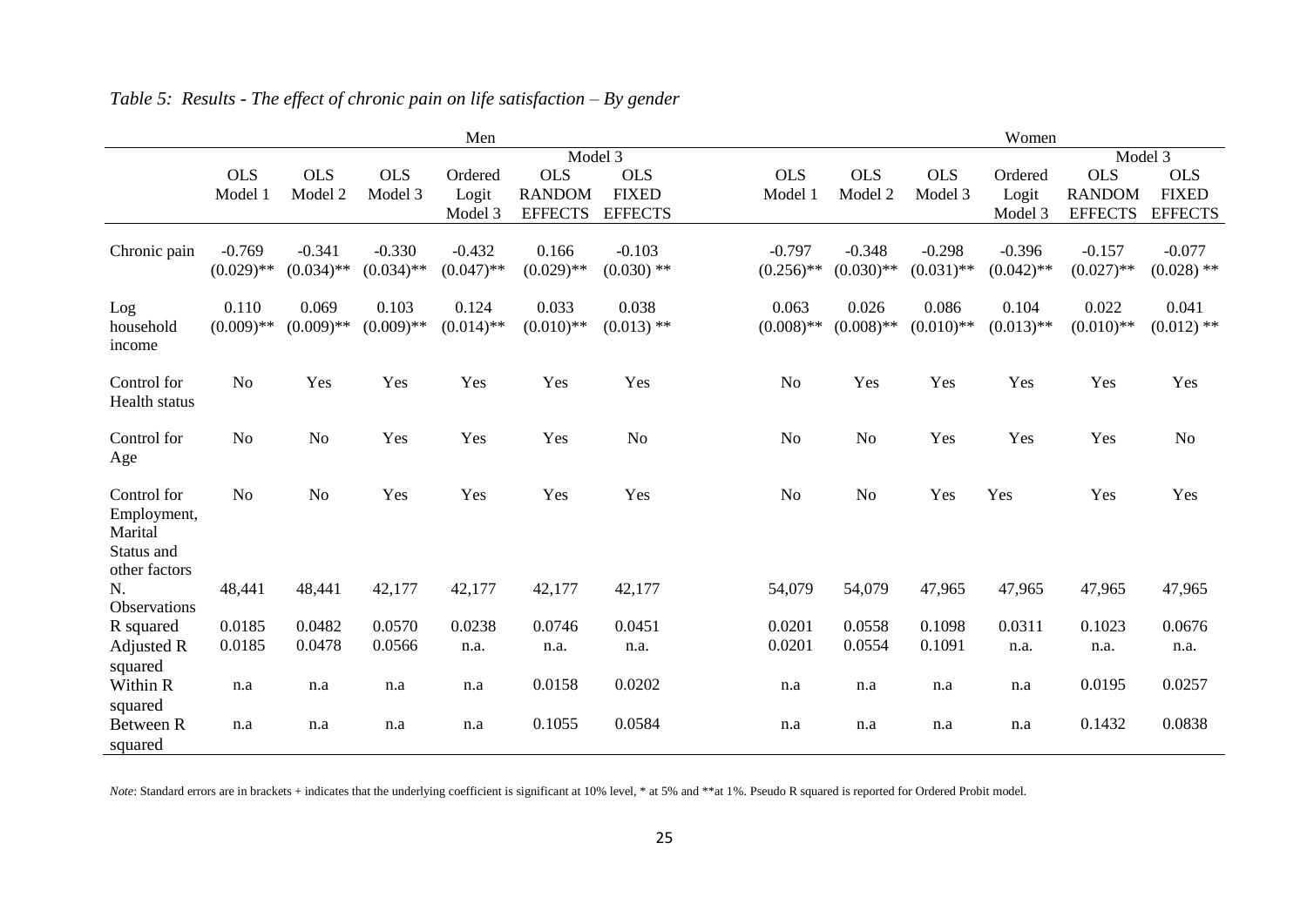|                                               | All                 | Women               | Men                 |
|-----------------------------------------------|---------------------|---------------------|---------------------|
| Independent variables                         | Sample              |                     |                     |
|                                               |                     |                     |                     |
| Education – Certificate or Diploma            | $-0.043$            | $-0.054$            | $-0.010$            |
|                                               | (0.046)             | (0.061)             | (0.071)             |
| Education – High school or lower              | 0.045               | 0.023               | 0.095               |
| qualification                                 | (0.042)             | (0.054)             | (0.066)             |
|                                               |                     |                     |                     |
| <b>Health Conditions</b>                      |                     |                     |                     |
| Sight                                         | 0.032               | $-0.016$            | 0.077               |
|                                               | (0.030)             | (0.043)             | $(0.040) +$         |
| Hearing                                       | $-0.019$            | $-0.044$            | $-0.005$            |
|                                               | (0.025)             | (0.042)             | (0.031)             |
| Speech                                        | $-0.106$            | $-0.063$            | $-0.147$            |
|                                               | (0.078)             | (0.122)             | (0.101)             |
| Loss of consciousness                         | $-0.222$            | $-0.155$            | $-0.332$            |
|                                               | $(0.056)$ **        | $(0.074)*$          | $(0.086)$ **        |
| Difficulties understanding                    | $-0.084$            | $-0.085$            | $-0.081$            |
|                                               | $(0.048) +$         | (0.073)             | (0.062)             |
| Problem with arms                             | $-0.046$            | $-0.015$            | $-0.082$            |
|                                               | (0.030)             | (0.040)             | $(0.044) +$         |
| Difficulties gripping things                  | $-0.024$            | $-0.029$            | $-0.017$            |
|                                               | (0.031)             | (0.040)             | (0.050)             |
| Problem with legs                             | $-0.068$            | $-0.066$            | $-0.074$            |
|                                               | $(0.024)$ **        | $(0.033)*$          | $(0.034)*$          |
| Nervous or emotional condition                | $-0.401$            | $-0.445$            | $-0.333$            |
|                                               | $(0.028)$ **        | $(0.036)$ **        | $(0.044)$ **        |
| Condition that restricts physical activity    | $-0.057$            | $-0.090$            | $-0.016$            |
|                                               | $(0.017)$ **        | $(0.024)$ **        | (0.024)             |
| Disfigurement or deformity                    | 0.129               | 0.208               | 0.053               |
|                                               | $(0.061)*$          | $(0.091)*$          | (0.082)             |
| Mental health condition                       | $-0.320$            | $-0.410$            | $-0.212$            |
|                                               | $(0.043)$ **        | $(0.061)$ **        | $(0.062)$ **        |
| Difficulties breathing                        |                     |                     |                     |
|                                               | $-0.022$<br>(0.027) | $-0.002$<br>(0.036) | $-0.046$<br>(0.040) |
| Effects of head injury                        | $-0.155$            | $-0.060$            | $-0.234$            |
|                                               | $(0.053)$ **        | (0.079)             | $(0.071)$ **        |
| Restrictive condition (despite being treated) | $-0.084$            | $-0.085$            | $-0.081$            |
|                                               | $(0.018)$ **        | $(0.025)$ **        | $(0.026)$ **        |
| Other condition                               | $-0.017$            | $-0.002$            | $-0.034$            |
|                                               | (0.016)             | (0.022)             | (0.023)             |
| Rent                                          | $-0.067$            | $-0.063$            | $-0.070$            |
|                                               | $(0.016)$ **        | $(0.023)$ **        | $(0.023)$ **        |
|                                               | $-0.030$            |                     |                     |
| Other housing                                 | (0.031)             | $-0.033$<br>(0.043) | $-0.026$<br>(0.045) |
|                                               |                     |                     |                     |
| Unemployed                                    | $-0.159$            | $-0.132$            | $-0.188$            |
|                                               | $(0.024)$ **        | $(0.034)$ **        | $(0.034)$ **        |
| Out of the labour force                       | 0.001               | 0.036               | $-0.048$            |
|                                               | (0.015)             | $(0.019) +$         | $(0.024)*$          |
| Separated                                     | $-0.467$            | $-0.421$            | $-0.505$            |
|                                               | $(0.030)$ **        | $(0.041)$ **        | $(0.044)$ **        |

# *Table 6: Results – Fixed effects estimation – Other variables (Model 3)*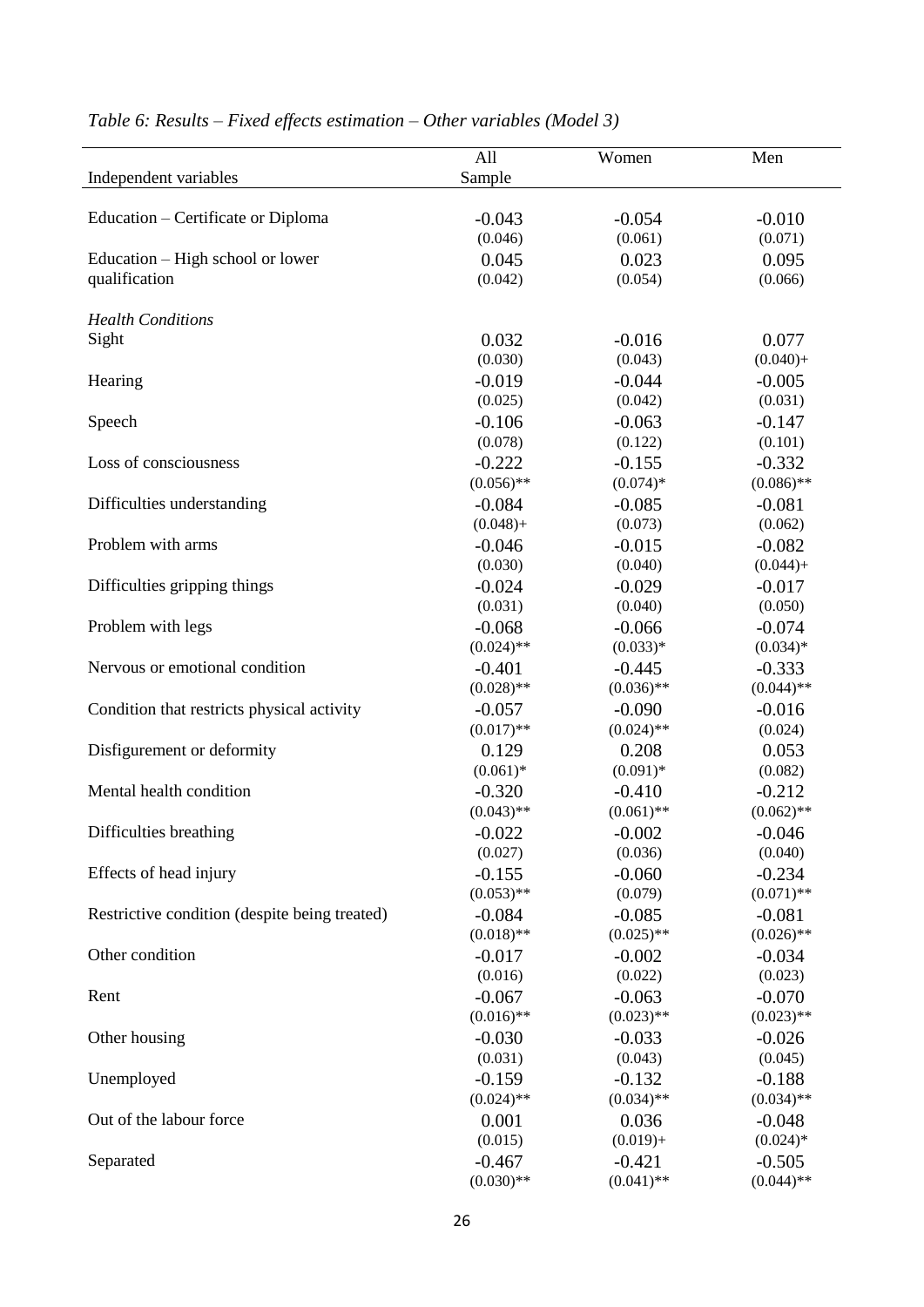| Widow                              | $-0.429$     | $-0.382$     | $-0.513$     |
|------------------------------------|--------------|--------------|--------------|
|                                    | $(0.049)$ ** | $(0.059)$ ** | $(0.093)$ ** |
| Single                             | $-0.225$     | $-0.273$     | $-0.155$     |
|                                    | $(0.024)$ ** | $(0.034)$ ** | $(0.035)$ ** |
| Has children between 0 and 4       | $-0.044$     | $-0.111$     | 0.027        |
|                                    | $(0.017)$ ** | $(0.024)$ ** | (0.024)      |
| Has children between 5 and 9       | 0.010        | 0.007        | 0.007        |
|                                    | (0.016)      | (0.022)      | (0.023)      |
| Has children between 10 and 14     | 0.028        | $-0.018$     | 0.083        |
| Inner regional area                | $(0.015) +$  | (0.020)      | $(0.021)$ ** |
|                                    | 0.103        | 0.109        | 0.096        |
| Outer regional area (incl. remote) | $(0.026)$ ** | $(0.036)$ ** | $(0.036)$ ** |
|                                    | $-0.019$     | $-0.027$     | $-0.009$     |
| Life events in the past 12 months  | (0.035)      | (0.050)      | (0.049)      |
| Personal illness or injury         | $-0.160$     | $-0.193$     | $-0.124$     |
|                                    | $(0.014)$ ** | $(0.021)$ ** | $(0.020)$ ** |
| Victim of violence                 | $-0.306$     | $-0.358$     | $-0.247$     |
|                                    | $(0.032)$ ** | $(0.047)$ ** | $(0.045)$ ** |
| Other events                       | $-0.033$     | $-0.037$     | $-0.028$     |
|                                    | $(0.008)$ ** | $(0.012)$ ** | $(0.012)*$   |
| Constant                           | 7.789        | 7.857        | 7.675        |
|                                    | $(0.104)$ ** | $(0.143)$ ** | $(0.151)$ ** |
| Observations                       | 90,142       | 47,965       | 42,177       |
| R squared                          | 0.0551       | 0.0676       | 0.0451       |
| Within R squared                   | 0.0222       | 0.0257       | 0.0202       |
| Between R squared                  | 0.0679       | 0.0838       | 0.0584       |

*Note*: Standard errors are in brackets + indicates that the underlying coefficient is significant at 10% level, \* at 5% and \*\*at 1%.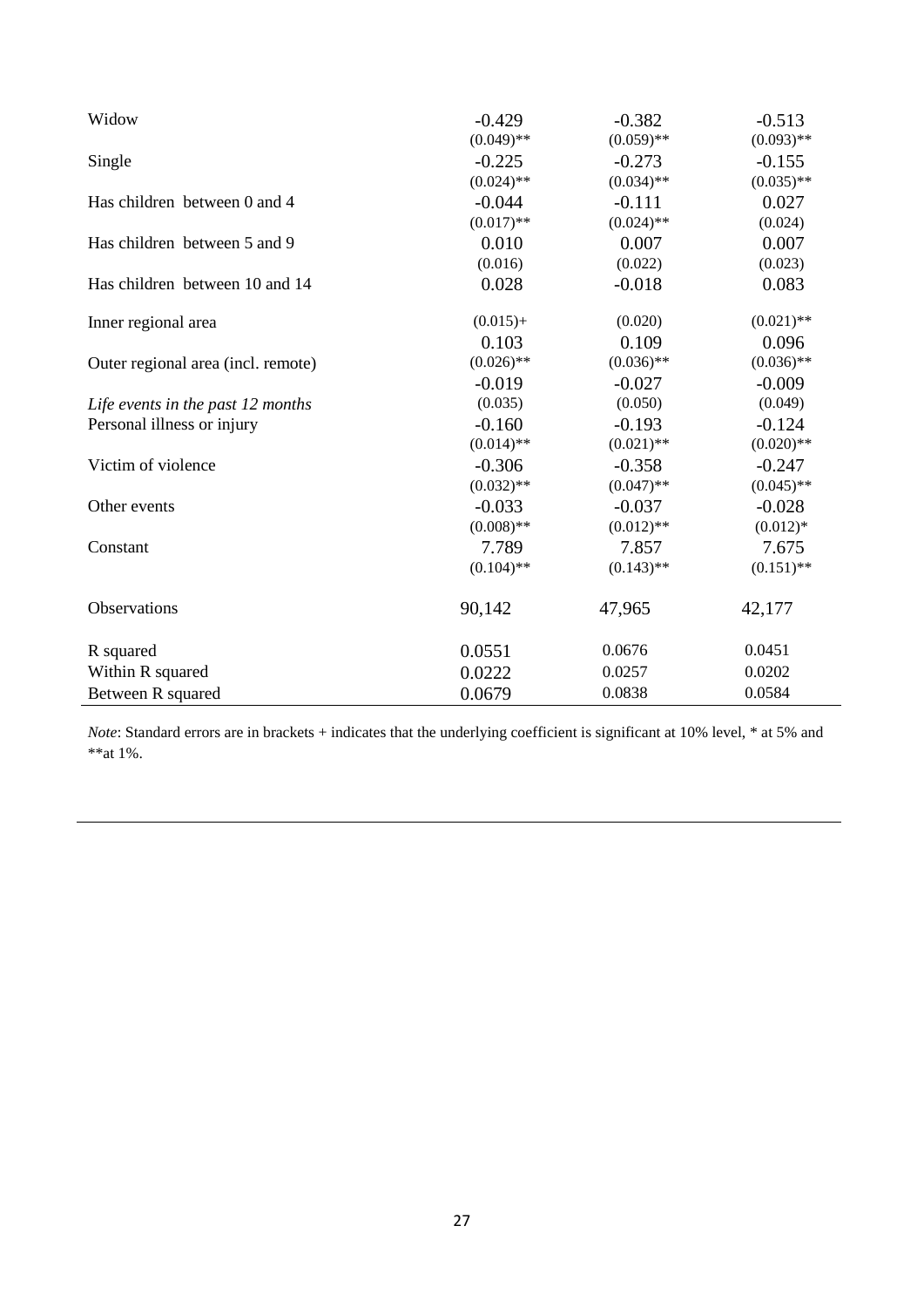|                                                                            | All sample            |                                               | Women                 |                                               | Men                   |                                               |
|----------------------------------------------------------------------------|-----------------------|-----------------------------------------------|-----------------------|-----------------------------------------------|-----------------------|-----------------------------------------------|
| Pain t                                                                     | $-0.094$              | $-0.143$                                      | $-0.078$              | $-0.133$                                      | $-0.113$              | $-0.151$                                      |
|                                                                            | $(0.020)$ **          | $(0.022)$ **                                  | $(0.028)$ **          | $(0.034)$ **                                  | $(0.031)$ **          | $(0.036)$ **                                  |
| Past chronic pain (from t-1)                                               | $-0.078$              | $-0.195$                                      | $-0.019$              | $-0.152$                                      | $-0.162$              | $-0.250$                                      |
| to $t-3$ )                                                                 | $(0.037)$ **          | $(0.049)$ **                                  | (0.050)               | $(0.067)$ **                                  | $(0.056)$ **          | $(0.072)$ **                                  |
| Pain t*Past chronic pain<br>(from $t-1$ to $t-3$ )<br>Log Household Income | 0.039<br>$(0.008)$ ** | 0.229<br>$(0.063)$ *<br>0.039<br>$(0.008)$ ** | 0.041<br>$(0.012)$ ** | 0.253<br>$(0.085)$ *<br>0.041<br>$(0.012)$ ** | 0.038<br>$(0.013)$ ** | 0.181<br>$(0.095) +$<br>0.038<br>$(0.013)$ ** |
| R squared                                                                  | 0.0566                | 0.0570                                        | 0.0680                | 0.0685                                        | 0.0478                | 0.0482                                        |
| Within R squared                                                           | 0.0223                | 0.0224                                        | 0.0257                | 0.0259                                        | 0.0205                | 0.0206                                        |
| Between R squared                                                          | 0.0696                | 0.0704                                        | 0.0842                | 0.0852                                        | 0.0618                | 0.0624                                        |

*Table 7 – Adaptation and chronic pain (estimation with Model 3 - Fixed effects)* 

*Note*: Standard errors are in brackets + indicates that the underlying coefficient is significant at 10% level, \* at 5% and \*\*at 1%. Other independent variables are listed in Table 1.

| Table $8$ – Effect of duration of chronic pain (estimation with Model $3$ – Fixed effects) |  |
|--------------------------------------------------------------------------------------------|--|
|--------------------------------------------------------------------------------------------|--|

|                                                | All sample               | Women                   | Men                     |  |
|------------------------------------------------|--------------------------|-------------------------|-------------------------|--|
| Years of chronic pain in the<br>survey         | $-0.066$<br>$(0.020)$ ** | $-0.048$<br>$(0.027) +$ | $-0.091$<br>$(0.031)$ * |  |
| Years of chronic pain in the<br>survey squared | 0.013<br>$(0.003)$ **    | 0.010<br>$(0.004)*$     | 0.017<br>$(0.005)*$     |  |
| R squared                                      | 0.0553                   | 0.0703                  | 0.0451                  |  |
| Within R squared                               | 0.0378                   | 0.0400                  | 0.0457                  |  |
| Between R squared                              | 0.0658                   | 0.0841                  | 0.0491                  |  |

*Note*: Standard errors are in brackets + indicates that the underlying coefficient is significant at 10% level, \* at 5% and \*\*at 1%. Other independent variables are listed in Table 1.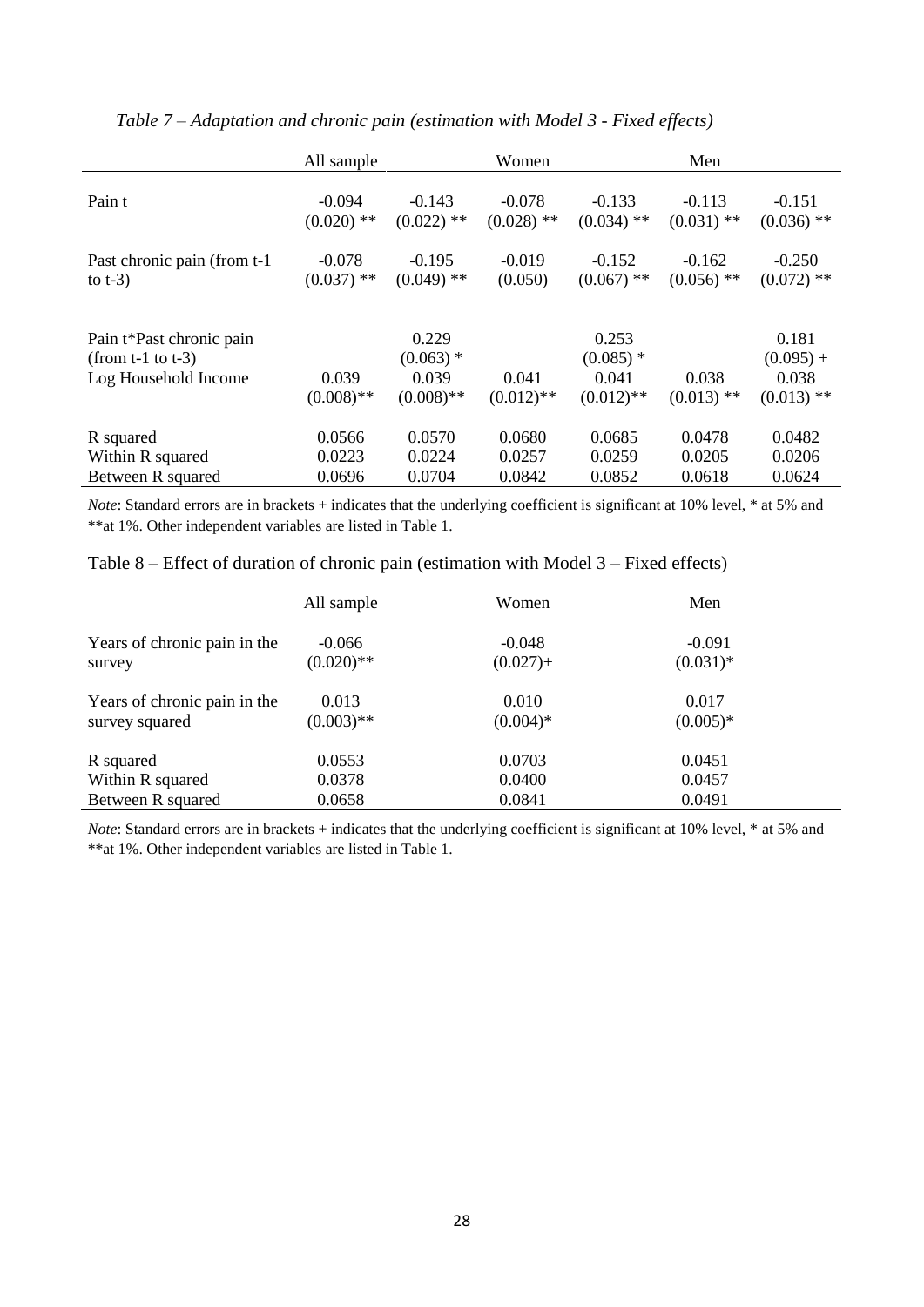#### **References**

- Access Economics (2007). *The high price of pain: the economic impact of persistent pain in Australia.* Report by Access Economics for the MBF Foundation.
- Almond, D. (2006). Is the 1918 influenza pandemic over? Long term effects of in utero influenza exposure in the post 1940s US. *Journal of Political Economy*, 114, 672-712.
- Ardelt, M. (1997). Wisdom and life satisfaction in old age. *Journal of Gerontology*, 52, 15-27.
- Blanchflower, D.G., Oswald, A.J., (2008). Is well-being U-shaped over the life cycle? *Social Science & Medicine,* 66, 1733–1749.
- Carroll, N., Frijters, P., Shields, M. (2009). Quantifying the costs of drought: new evidence from life satisfaction data. *Journal of Population Economics,* 22, 445-461.
- Cawley, J, Meyerhoefer, C. (2012). The medical care costs of obesity: an instrumental variables approach. *[Journal of Health Econo](http://www.ncbi.nlm.nih.gov/pubmed/22094013)mics*, 31, 219-30.
- Chamberlain, G. (1980). Analysis of covariance with qualitative data. *Review of Economic Studies*, 47, 225-38.
- Clark, A., Etile, F., Postel-Vinay, F., Senik, C., der Straeten, K. V., (2005). Heterogeneity in reported well-being: Evidence from twelve European countries. *Economic Journal,* 115, 118-132.
- Clark, A., Georgellis, Y, Sanfey, P. (2001). Scarring: the psychological impact of past unemployment. *Economica*, 68, 221-241.
- Clark, A., Oswald, A. (1994). Unhappiness and unemployment. *Economic Journal,* 104, 648-659.
- Clark A., Oswald A. (2002). A simple statistical method for measuring how life events affect happiness. *International Journal of Epidemiology,* 31, 1139-1144.
- Christensen, J., Bilde, L., Gustavsson, A. (2011). *Socio-economic consequences of pain intensive diseases in Denmark*. Danish Institute for Health Service Research.
- Chuck, A. Jacobs, P., Ohinmaa, A., Dick, B., Rashiq, S. (2009). The Willingness to Pay for Reducing Pain and Pain-Related Disability. *Value in Health,* 12, 498-506.
- Cobb-Clark, D.A., Schurer, S. (2012). The stability of Big Five personality traits. *Economics Letters*, 115, 11-15.
- Debono, DJ; Hoeksema, LJ; Hobbs, RD (2013). Caring for Patients with Chronic Pain: Pearls and Pitfalls. *Journal of the American Osteopathic Association,* 113**,** 620–627
- Dee, T. (1999). The complementarity of teen smoking and drinking. *Journal of Health Economics* 18, 769-793.
- Diener E, Suh E. (1997). Measuring quality of life: economic, social and subjective indicators. *Social Indicators Research,* 40, 189-216.
- Easterlin, R.A. (2005). A puzzle for adaptive theory. *Journal of Economic Behavior and Organization,* 56, 513-521.
- Ferrer-I-Carbonell, A., van Praag, BMS. (2002). The subjective costs of health losses due to chronic diseases. An alternative model for monetary appraisal. *Health Economics,* 11, 709-722.
- Ferrer-I-Carbonell, A. and Frijters, P. (2004). How important is the methodology for the determinants of happiness? *Economic Journal,* 114, 641-59.
- Frey, B., Stutzer, A. (2000). Happiness, economy and institutions. *Economic Journal* 110: 918-938.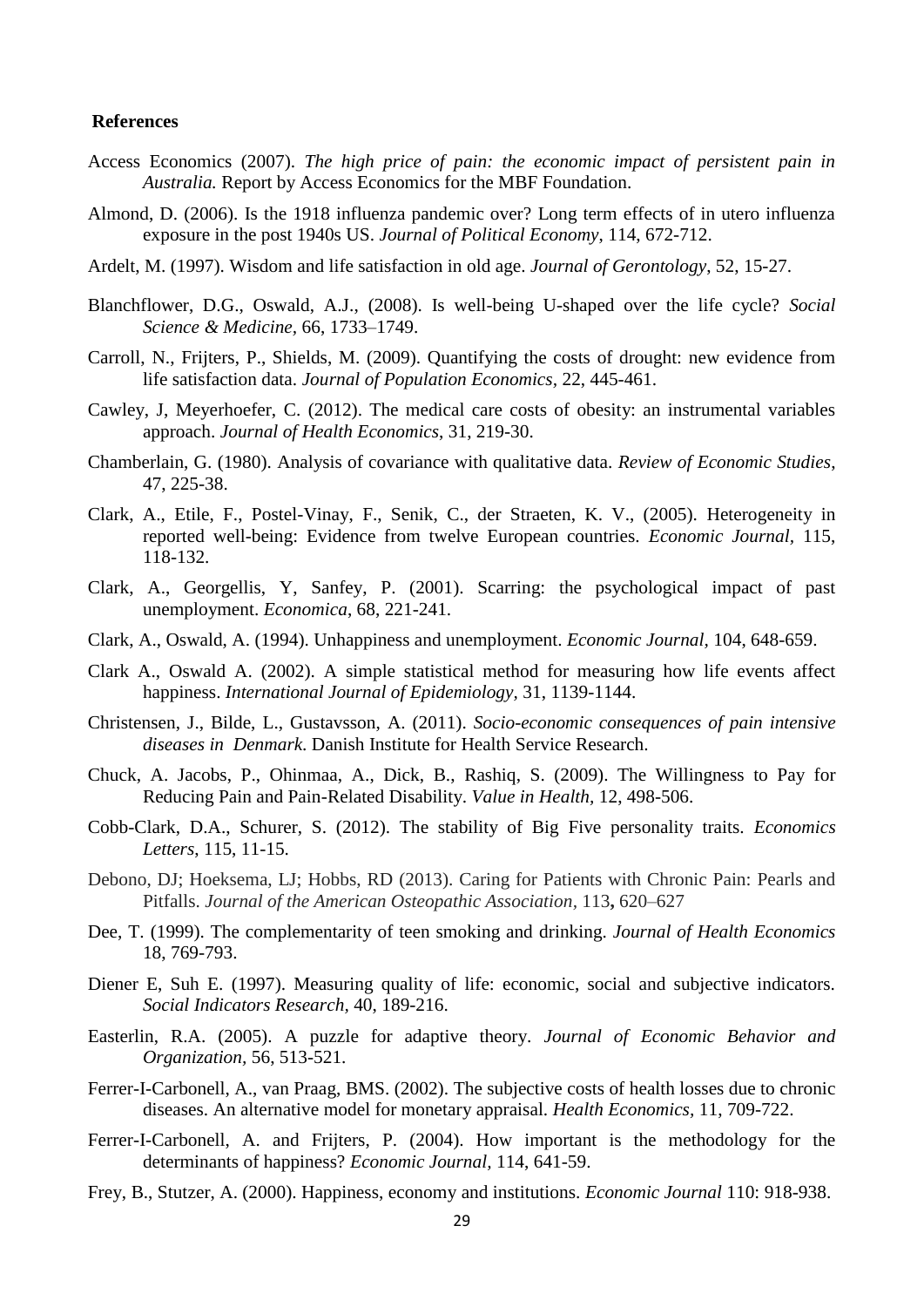- Frijters, P., Haisken DeNew, J., Shields, M. (2004). Investigating the patterns and determinants of life satisfaction in Germany following reunification. *The Journal of Human Resources,* 39, 649-674.
- Frot, M., Feine, J.S., Bushnell, M.C. (2004). Sex differences in pain perception and anxiety. A pychophysical study with topical capsaicin. *Pain,* 108, 230-236.
- Galenkamp, H., Deeg, D.J., Braam, A.W., Huisman, M. (2012). How was your health 3 years ago? Predicting mortality in older adults using a retrospective change measure of self-rated health. *Geriatric & Gerontology International,* 22, DOI.
- Green, F. (2011). Unpacking the misery multiplier: How employability modifies the impacts of
- unemployment and job insecurity on life satisfaction and mental health. *Journal of Health Economics,* 30, 265-276.
- Groot, W., Massen van den Brink, HM. (2004). A direct method for estimating the compensating income variation for severe headache and migraine. *Social Science and Medicine,* 58, 305- 314.
- Groot, W., Massen van den Brink, HM. (2006). The compensating income variation of cardiovascular disease. *Health Economics,* 15, 1143-1148.
- Groot, W., Massen van den brink, HM., Van Praag, B. (2007). The compensating income variation of social capital. *Social Indicator Research,* 82, 189-2007.
- Hasmi J., Davis K. 2009. Women experience greater heat pain adaptation and habituation than men. *Pain,* 145, 350-357.
- Heckman, J.J. (1979). Sample selection bias as a specification error. *Econometrica,* 47, 153-161.
- Institute of Medicine of the National Academies. (2011). *Relieving pain in America*. National Academies Press: Washington DC.
- Kapteyn, A., Smith, J. P., van Soest, A., (2008). Dynamics of work disability and pain. *Journal of Health Economics,* 27, 496-509.
- Labelle, R., Hurley, J. (1992). Implications of basing health-care resource allocations on cost-utility analysis in the presence of externalities. *Journal of Health Economics,* 11, 259-277.
- Mathew, R., Gucciardi, E., De Melo, M., Barata P. (2012). Self-management experiences among men and women with type 2 diabetes mellitus: a qualitative analysis. *BMC Family Practice,* 13, 11-12.
- Mentzakis E, McNamee P, Ryan, M, Sutton, M. (2012). Valuing informal care experience: does choice of measure matter? *Social Indicators Research,* 108, 169-184.
- Merskey H., Bogduk N.1994. (eds.) Classifications of chronic pain. Description of chronic pain syndromes and definition of pain terms, Ias Press: Seattle
- Murray, M. (2006). Avoiding invalid instruments and coping with weak instruments. *Journal of Economic Perspectives*, 20, 111-132.
- Oswald, A., Powdthavee, N. (2008). Does happiness adapt? A longitudinal study of disability with implications for economists and judges. *Journal of Public Economics,* 92, 1061-1077.
- Powdthavee, N 2005. Unhappiness and Crime: Evidence from South Africa. Economica no. 72 (287):531-547.
- Pfitzer Australia , (2011). Pfitzer Health Report. *Chronic pain*. Pfitzer Australia
- Philips, C., (2009). The cost and burden of chronic pain*. Reviews in Pain,* 3, 2-5.